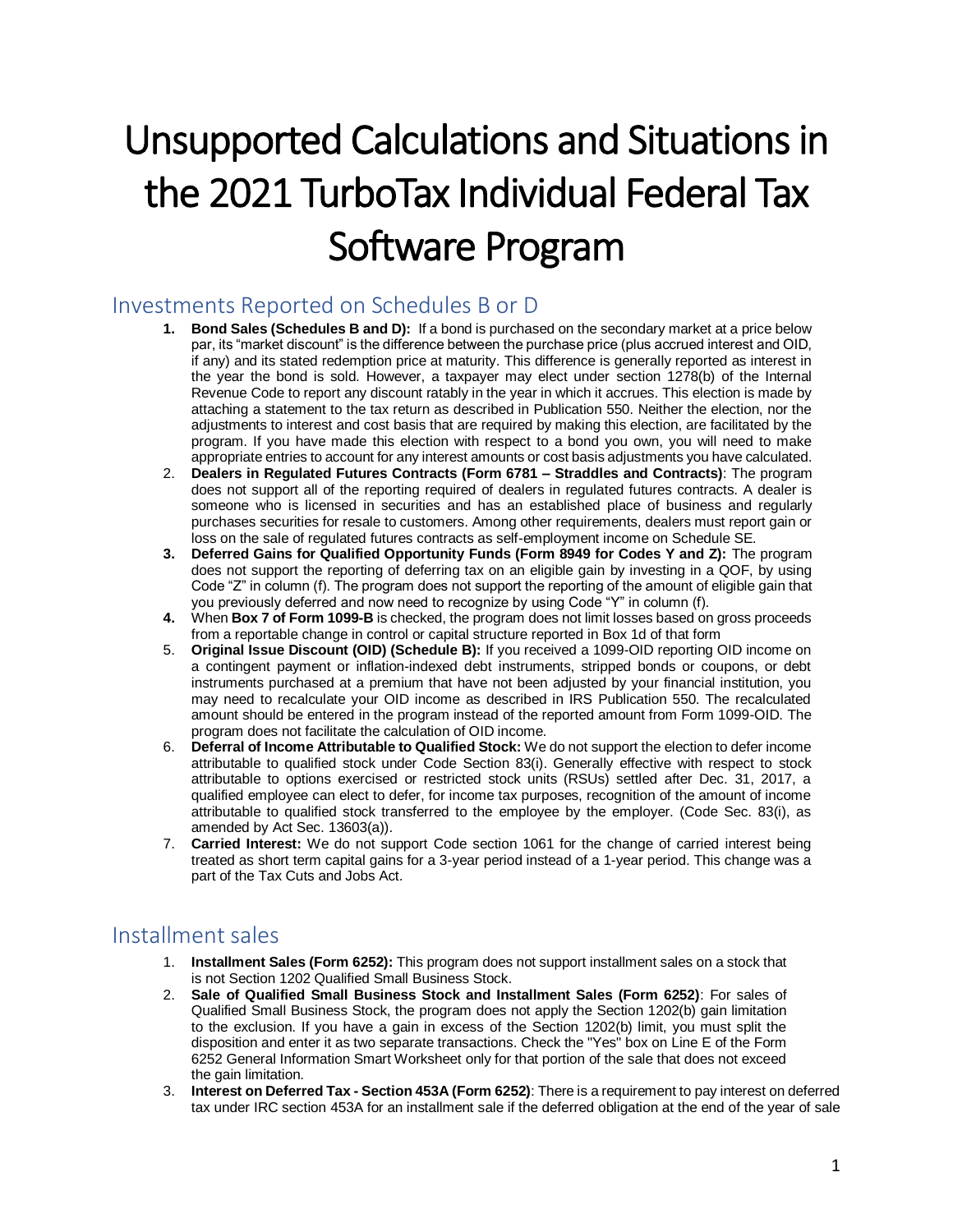is more than \$5 million and the obligation is still outstanding at the end of the current year. The program does not support that calculation.

#### Foreign Income

- 1. **Foreign Earned Income (Form 2555)**: The program does not automatically allocate any foreign earned income that may relate to another tax year or allocate any deductions that may or may not relate to foreign earned income.
- 2. **Foreign Earned Income (Form 2555)**: The program does not automatically calculate a portion of rental income as foreign earned income regardless of the amount of personal services involved. The program does not consider any portion of Schedule C income to not be earned income regardless of the capital investment involved in the production of income. The program does not automatically allocate any moving expense reimbursement or allowance as relating to earned or unearned income.
- 3. **Foreign Earned Income (Form 2555) and Farmers and Fishermen Income Averaging**: When Schedule J, Income Averaging for Farmers and Fishermen, and Form 2555, Foreign Earned Income, are both part of the tax return the program does not support the Form 1040 Foreign Earned Income Tax Calculation.
- 4. **Foreign Earned Income (Form 2555) and Tax for Certain Children (Form 8615)**: When Form 8615, Tax for Certain Children Who Have Investment Income, and Form 2555, Foreign Earned Income, are both part of the tax return the program does not support the Form 1040 Foreign Earned Income Tax Calculation.
- 5. **Form 2555 Foreign Earned Income Exclusion and Taxable Foreign Scholarships**: The program does not support the scenario where a taxpayer has a taxable foreign scholarship on a W-2 that is eligible for the foreign earned income exclusion and enters the scholarship amount in the education expenses section. In addition, the program does not support the scenario where a taxpayer has a taxable foreign scholarship that is not on a W-2 and they want to indicate that the amount is for a scholarship on Line 1 of Form 1040 by inserting the text "SCH" next to line 1. The program does allow the user to enter these scholarship amounts in the foreign earned income section and exclude the amount on Form 2555 without the accompanying "SCH" text on Line 1 of Form 1040.
- 6. **Controlled Foreign Corporations**: The 962 Election by an individual shareholder of a controlled foreign corporation to be taxed as a domestic corporation is not supported
- 7. **Global Intangible Low-taxed Income (Form 8992):** We do not support the inclusion of global intangible low-taxed income generated by controlled foreign corporations (CFCs). Under the Tax Cuts and Jobs act, a U.S. person that owns at least 10 percent of the value or voting rights in one or more CFCs will be required to include its global intangible low-taxed income as currently taxable income, regardless of whether any amount is distributed to the shareholder. A U.S. person includes U.S. individuals, domestic corporations, partnerships, trusts and estates.
- 8. **Foreign Tax Credit (Form 1116)**: If you had foreign source qualified dividends or had a gain on line 7 of your Form 1040 and any part of that gain was derived from foreign source capital gains or losses, the program does not calculate the amount of foreign source qualified dividends or foreign source capital gain or loss that will go to Form 1116. To correct the situation, you may need to do some manual calculations. See the IRS instructions for Form 1116 to determine whether you need to make some adjustments to your dividends or capital gain or loss amount. Gross income from all sources is automatically calculated by the program. However, in certain instances, you may need to modify this amount. The program includes in gross income the amounts reported on a Schedule K-1 for "gross income from all sources" in the foreign transaction section of the K-1. If there isn't an amount in that section, the program includes in gross income the amounts that flow to Schedule E, page 2, income columns. These amounts as reported on Schedule E, page 2, are NET amounts (income minus related expenses) rather than GROSS amounts (income without being reduced by related expenses). Therefore, you may need to adjust your gross income from all sources to include your Schedule K-1 GROSS income rather than the NET income. There is an enterable field on Form 1116 above line 3e for you to enter an adjustment amount. Other manual calculations may also be necessary in certain circumstances. For example, the program does not automatically calculate the following:
	- The required reduction of taxes on income excluded on Form 2555 (Foreign Earned Income Exclusion)
	- If any foreign earned income is excluded on Form 2555, allocation of the deductions related to foreign source income

The program does not calculate separate Forms 1116 for categories of income Section 901(j) or "Income re- sourced by treaty." If more than one copy of Form 1116 is completed using either of these categories of income, the second and all additional copies will be identified as "Statements" and only one Form 1116 with each of these categories of income will have Part III completed. The program completes Part IV (Summary of Credits from Separate Parts III) of the FIRST Form 1116 that is completed. It does not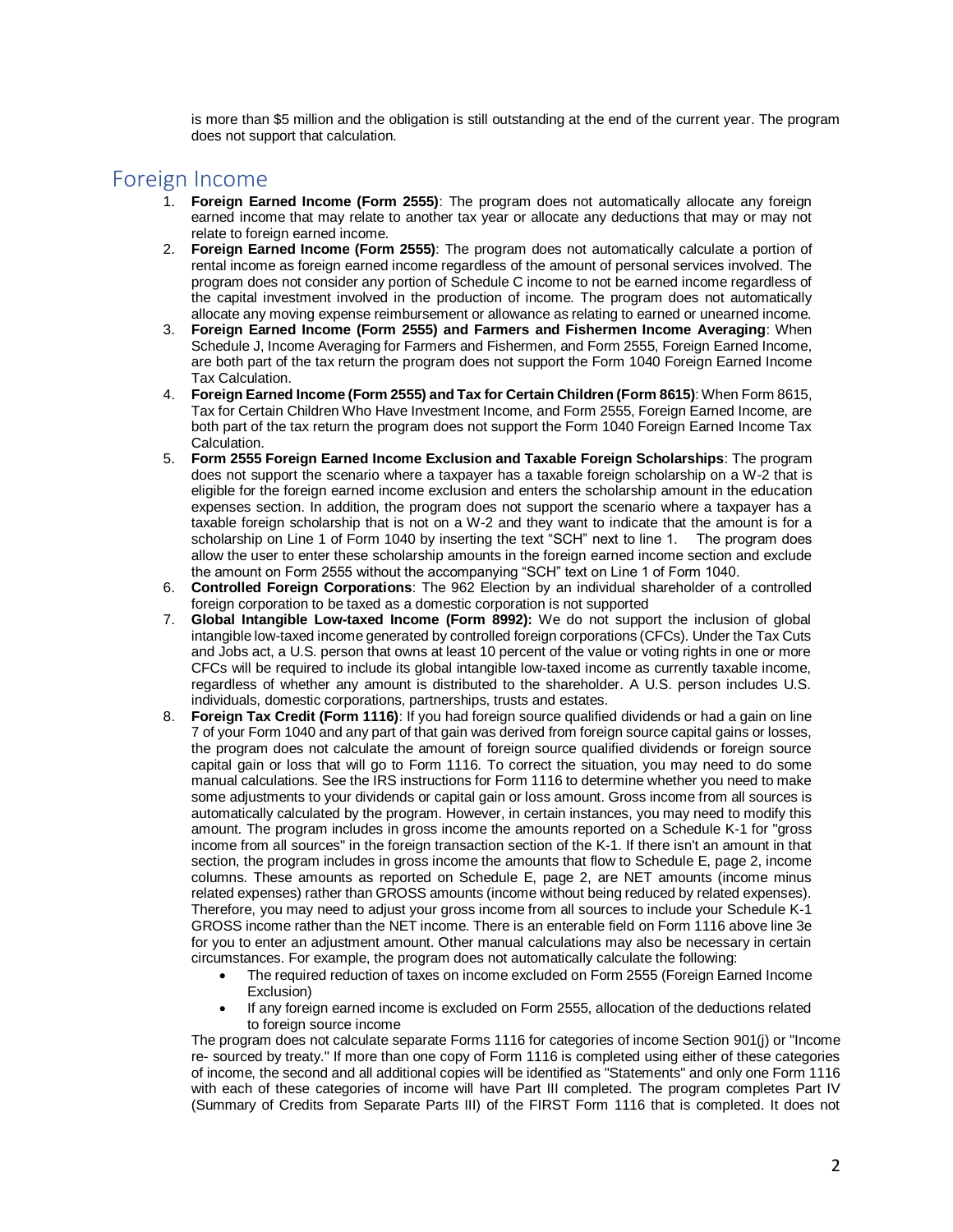complete the Part IV Summary on the Form 1116 with the highest amount on Line 21. If there is passive category income that is treated as general category income because it is high taxed (HTKO), you must read the IRS Form 1116 instructions for line i and lines 2-5 and 13 on how to enter this income and the related foreign tax. Amounts automatically calculated on these lines must be overridden. The program does not calculate the Additional Foreign Tax Credit on U.S. Income Worksheet provided in Publication 514.

- 9. **Form 1116, Schedule C** Redeterminations on Form 1116 are not supported which are documented on Form 1116, Schedule C. (When there is foreign income received in the current year, but the taxpayer has previously paid tax on it.)
- 10. **Form 965-A:** We do not support calculating the tax on income that has been deemed repatriated.
- 11. **Transactions with Foreign Trusts/Tax on Accumulation Distribution**: If you are subject to tax on an accumulation distribution from a foreign or domestic trust, you must obtain Form 3520 and/or Form 4970 from the IRS. Any tax you owe as a result of completing these forms must be added to line E of the 1040 Worksheet, on the Additional Other Taxes Smart Worksheet above Line 8c. This will add the taxes due to Line 8c of Form 1040, Schedule 2.

#### Retirement

- 1. **Nondeductible IRAs – Excess Reconversion (Form 8606)**: The calculation of an "excess reconversion" of a traditional IRA to a Roth IRA is not supported by the program. This situation occurs when a taxpayer converts (conversion #1) a traditional IRA to a Roth IRA, then converts the amount back (re-characterizes) to a traditional IRA. The taxpayer then converts the same amount again (conversion #2) to a Roth IRA and then re-characterizes it again back to a traditional IRA in the same year.
- 2. **Retirement Plan Distributions Received from Decedents Other Than a Spouse (Form 8606)**: The preparation of Form 8606 from other than the taxpayer's or spouse's own IRA or Roth IRA account is not supported. If the traditional IRA has a basis, or the distribution is from a Roth IRA, then the taxable amount must be calculated manually on a Form 8606 for the decedent.
- 3. **Form 1099-R -- Distributions from Pensions, Annuities, Retirement or Profit-Sharing Plans, IRAs, Insurance Contracts, etc.**: A single Form 1099-R rolled into multiple types of retirement plans (IRA, Roth IRA, other qualified retirement plan, etc.) is not supported. In this situation you must determine the amount rolled into each type of plan. Then treat each part of the rollover as a separate distribution and enter on multiple 1099-R worksheets.
- 4. **Roth to Health Savings Account:** The program does not support trustee-to-trustee transfers from a Roth IRA to a Health Savings Account.
- 5. **Catch-up contributions to 403(b):** Catch-up contributions to 403(b) for employees with 15 years of service are not supported.
- 6. **Keogh, SEP, and SIMPLE Contributions**: Contributions made to more than one retirement plan are not supported by the program. For more information and suggestions for accommodating multiple-plan situations, see the Tax Help for the Keogh, SEP, and SIMPLE Contribution Worksheet. Note that for purposes of the Keogh/SEP self-employment income calculation, farm optional income, nonfarm optional income, church employee wages when no social security wages are reported on W-2 and the following categories included on the Schedule SE Adjustments Worksheet: other SE farm profit or loss, SE exempt farm profit or loss, other SE income reported on Form 1040, line 1, clergy Form W-2 wages, clergy housing allowance from Form W-2 Worksheet, clergy business deductions, other SE nonfarm profit or loss, SE exempt nonfarm profit or loss, notary public income are not included. Elective deferrals to an Individual 401(k) plan must be coordinated with any other elective deferrals to ensure that the total for the year does not exceed \$19,500 (\$25,000 if age 50 or older). Other elective deferrals include deferrals to employer provided retirement plans shown in Box 12 of Form W-2 and any contributions to a SIMPLE plan. Review all your elective deferrals for the year to be sure you have not exceeded the maximum. The program does not perform this limitation. Contributions to self-employed retirement plans must be limited to net selfemployment income aggregated for all businesses with respect to which such plan is established. The program does not perform this limitation.
- 7. **Qualified Disaster Retirement Plan Distributions and Repayments (8915B, 8915C, 8915D, 8915E):** The program does not support exceeding the \$100,000 limit; for example, if you were affected by multiple disasters in the same year.
- 8. **Tax on Lump-Sum Distributions (Form 4972)**: If a person receives a lump-sum distribution from their own retirement plan and, in the same year, another lump-sum distribution as a beneficiary of an employee who died, and both distributions qualify for special averaging on Form 4972, only one distribution can be reported on Form 4972 for the year. Normally this situation would need to be reported on two Forms 4972. However, the program only supports one Form 4972 for the taxpayer and one for the spouse. The second Form 4972 can be prepared manually, and the tax from that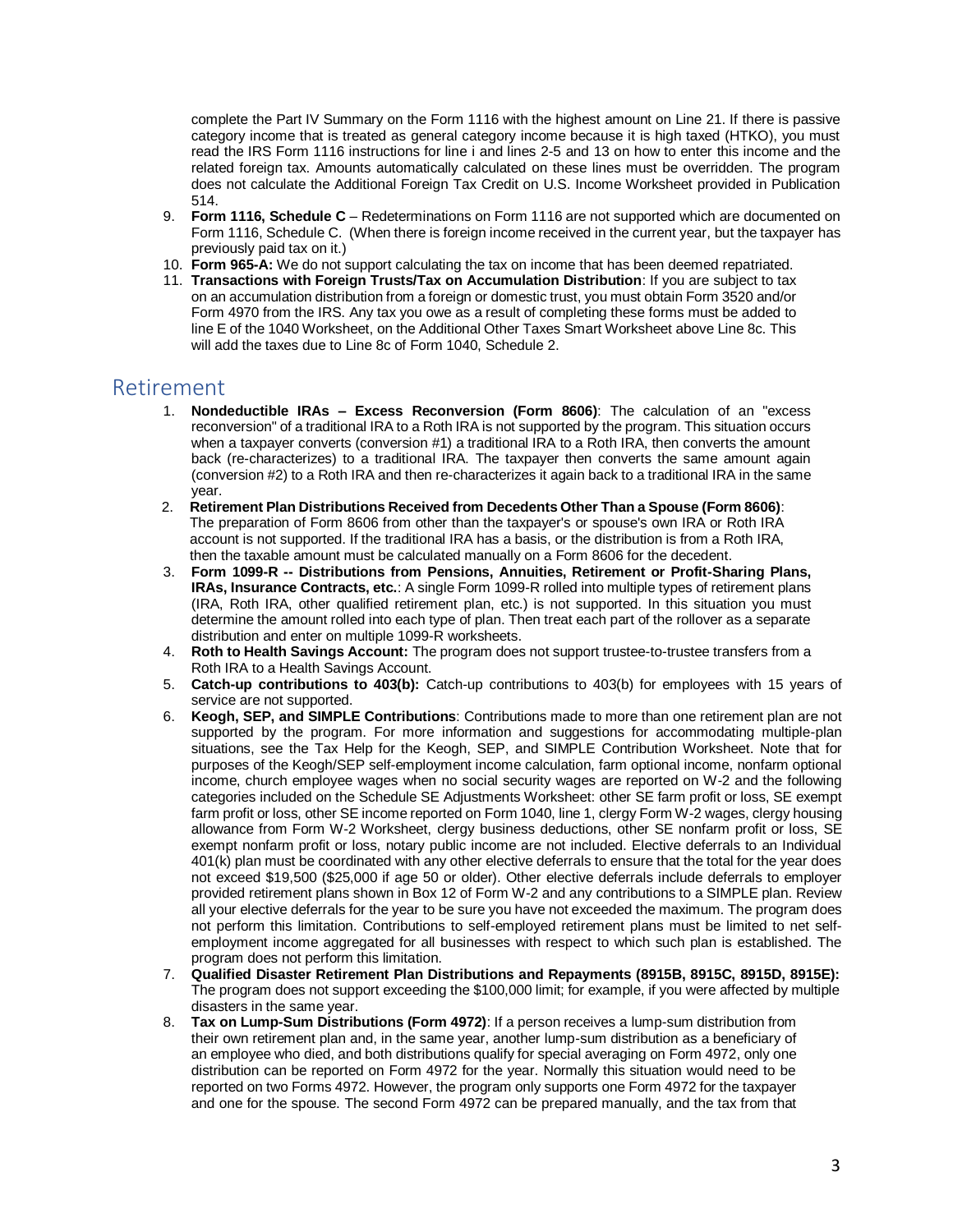form can be entered on the Form 1040 worksheet, on line D of the Tax Smart Worksheet above line 16.

- 9. **Form SSA-1099 / Form RRB-1099 Repayments**: If repayments of social security benefits result in a negative amount in Box 5 on Form SSA-1099 or RRB-1099, you may be eligible to take a deduction for this amount. The program does not automatically calculate this deduction. See IRS Publication 525 for more information.
- 10. **Social Security Repayments**: If repayments of social security benefits result in a negative amount in Box 5 on Form SSA-1099 or RRB-1099, you may be eligible to take a deduction for this amount. The program does not automatically calculate this deduction. See IRS Publication 525 for more information.

## Schedule K-1 (1041, 1065, 1120S)

- 1. **Schedule K-1 (Form 1065):** The program doesn't support several items related to Part II: Information About the Partner:
	- Line J checkbox (Check if decrease is due to sale or exchange of partnership interest).
	- Line K checkbox (Check this box if Item K includes liability amounts from lower tier partnerships)
	- Line N: Partner's Share of Net Unrecognized Section 704(c) Gain or (Loss)
- 2. **Partnership Loss, Self-Employment Income, Passive Activity Losses, and At-Risk Limitations**: If you have partnership losses subject to passive activity loss limitations or at-risk limitations, the program does not automatically make adjustments to self-employment income. You must enter any applicable adjustments on the Schedule SE Adjustments Worksheet.
- 3. **Partnership Loss Greater than Adjusted Basis**: You may not claim your share of a partnership loss (including a capital loss) to the extent that it is greater than the adjusted basis of your partnership interest at the end of the partnership's tax year. The program does not compute the adjusted basis of your partnership interest. Accordingly, do not enter losses on the Schedule K-1 worksheets which exceed your adjusted basis.
- 4. **Income/Deductions/Credit Not on K-1**: The program does not automatically flow through the tax return any specific income, deduction or credit items that are not identified on the K-1 worksheets or included as part of the TurboTax Interview.
- 5. **Estate or Trust K-1 with an Increasing Research Credit:** If the Schedule K-1 (1041) from an estate or trust includes an increasing research credit (Box 13, Code I), the program does not support the eligible small business provision that may allow the credit to offset alternative minimum tax.
- 6. **Form 7203-** S Corporation Shareholder Stock and Debt Basis Limitations: Form 7203 is not supported in TurboTax. Form 7203 is needed by S Corporation Shareholders as follows:
	- Are claiming a deduction for their share of an aggregate loss from an S Corporation (including an aggregate loss not allowed last year because of basis limitations)
	- Received a non-dividend distribution from an S Corporation
	- Disposed of stock in an S Corporation (whether or not gain is recognized)
	- Received a loan repayment from an S Corporation
- 7. **Partnership K-1 Foreign Income**: If you received a Partnership K-1 that shows you received foreign income, you may need to make manual entries on Form 2555 and Form 1116. You need to make entries directly on Form 2555 and Form 1116 if you:
	- Received a K-1 from a partnership that shows that you received foreign income in the Foreign Income and Taxes section (Line 16), AND
	- That foreign income was earned income (i.e., income that you had to work to receive such as wages), AND
	- That foreign earned income is eligible to be excluded on Form 2555, Foreign Earned Income, AND
	- You claim either the foreign earned income exclusion and/or the foreign housing exclusion or deduction on Form 2555 for this foreign earned income, AND
	- You're claiming a foreign tax credit on Form 1116 for foreign taxes paid on the K-1 foreign earned income. You cannot claim a foreign tax credit (Form 1116) on income that is excluded through the foreign earned income exclusion (Form 2555). In this situation, enter the information on the partnership K-1 Worksheet as it is shown on your K-1. Then go to Schedule K-1 Partnership Additional Info Worksheet 1, Box 16, Foreign Transactions and link the foreign tax to a Form 1116, including which column of Form 1116 the information should flow to. Check the box on Line 3c that says, "If also filing Form 2555, Foreign Earned Income Exclusion, check if earned income from this activity is already entered on Form 2555." Next, manually enter the foreign income and deduction information directly on Form 2555 and complete Form 2555. Once you have completed Form 2555 and determined your foreign earned income exclusion and/or foreign housing exclusion or deduction, go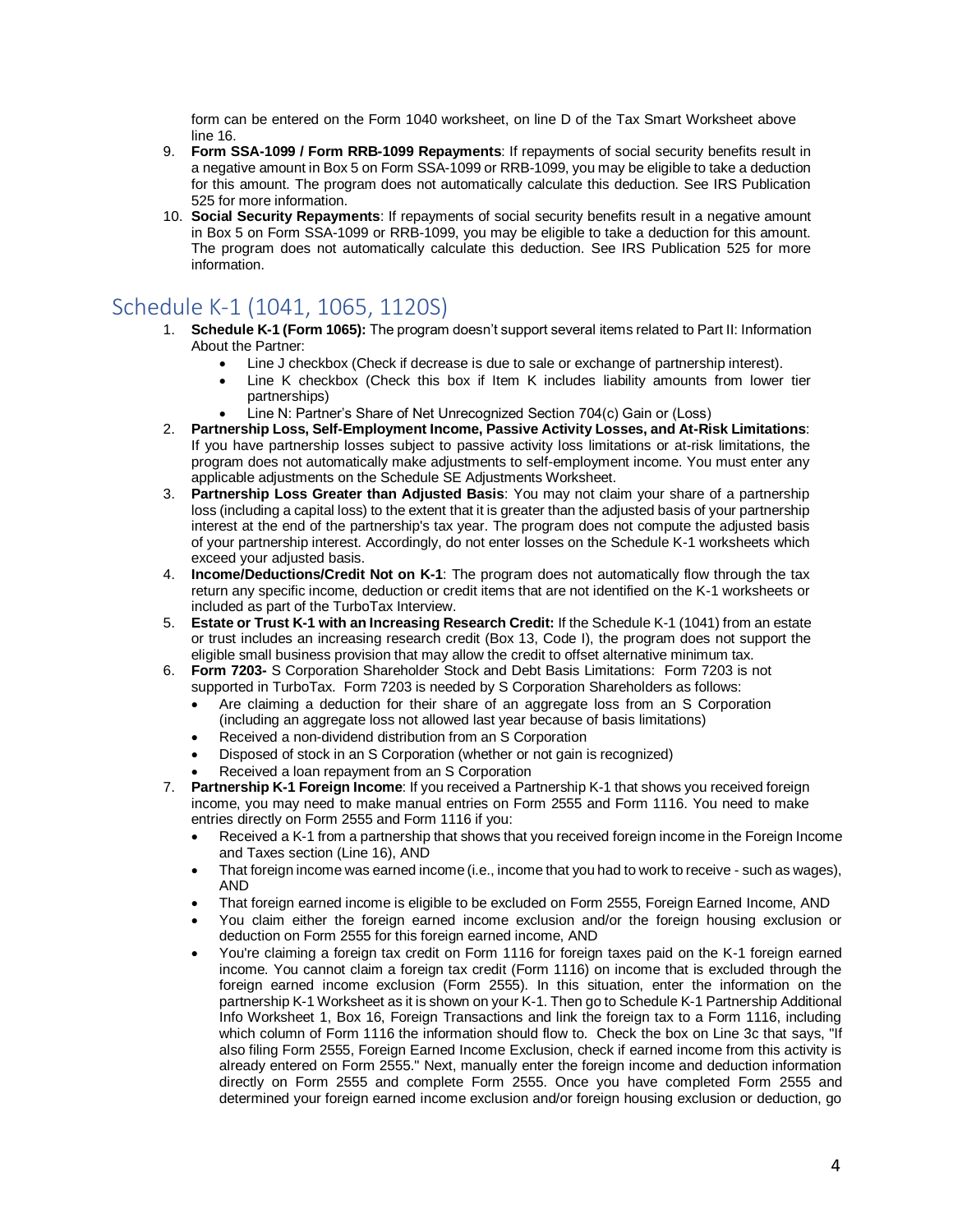to the Form 1116 Computation Worksheet you linked the K-1 to. On that worksheet, check the "general limitation" box at the top of the worksheet and in the column that you linked the K-1 to, in the "Income Excluded on Form 2555 Smart Worksheet," select which copy of Form 2555 the income was excluded on. Enter the country name and any deductions related to this income that were not excluded on Form 2555 as well as the date the foreign tax was paid or accrued and check the "paid" or "accrued" box. Also complete line 12 for any of the foreign taxes that are allocable to the income excluded on Form 2555.

## At risk/passive limitations

- 1. **At-Risk Limitations (Form 6198)**: For activities other than Schedule K-1s, the program does not calculate the amount of Alternative Minimum Tax At-Risk disallowed losses. You will need to track all At-Risk carryovers for AMT purposes separately.
- 2. **At-Risk Limitations (Form 6198) for Schedule K-1s**: When there is a carryover from the prior year of outside Section 1231 loss allowed flowing to Form 4797, the program does not calculate the amount allowed.
- 3. **Sale of Qualified Small Business Stock and At-Risk Limitations**: The program does not adjust your basis on Form 6198 by the gain on the sale of the qualified small business stock. You can manually enter the gain, if any, on line 3 of Form 6198.
- 4. **Passive Losses (Form 8582)**: The program does not support the calculation of allowable loss when the installment method of reporting the disposition of an entire interest in a passive activity is used and the activity has an overall loss. **Note:** If you do not elect the installment method to report the gain on disposition, the overall loss is deductible in full in the year of the disposition. The program does not support reporting self-charged interest income or expense related to a passive activity as either passive activity gross income or passive activity deduction unless the self-charged interest is reported on a form or schedule marked as a passive activity. See the IRS Instructions for Schedule K-1 for more information. The program does not support reporting the following items as passive activity income or loss or deduction: Commercial revitalization deductions (except those that are reported on a Partnership or an S Corporation Schedule K-1) or casualty gain or losses reported on Form 4684. If you are a real estate professional, you materially participated in a PTP (Publicly Traded Partnership), and you have passive activities that are reported on Form 8582 (Passive Activity Loss Limitations), verify that the modified adjusted gross income on Form 8582, line 7, is correct and modify if necessary. The program will not flow to Form 8582 former passive activities when the current year gain from the activity is more than the prior year un-allowed passive loss from the activity. Maintain records to verify that there was a prior year passive loss carryover which reduces the current year gain.
- 5. **At-Risk Limitations (Form 6198)**: For activities other than Schedule K-1s, the program does not calculate the amount of Alternative Minimum Tax At-Risk disallowed losses. You will need to track all At-Risk carryovers for AMT purposes separately. The program does not adjust your basis on Form 6198 by the gain on the sale of the qualified small business stock. You can manually enter the gain, if any, on line 3 of Form 6198.
- 6. **Passive Activity Credit Limitations (Form 8582-CR):** The program does not support calculating the tax attributable to net passive income if the return calculates the tax using Form 8615, Tax for Certain Children who have Unearned Income, Schedule J, Income Averaging for Farmers and Fishermen, or the Foreign Earned Income Tax Worksheet.
- 7. **Passive Activity Credit Limitations (Form 8582-CR)**: Credits claimed on a Publicly Traded Partnership K-1 are not limited by the passive activity credit limitations.
- 8. **Passive Activity Self-Charged Interest Income/Expenses**: The program does not support reporting self- charged interest income or expense related to a passive activity as either passive activity gross income or passive activity deduction. See the IRS Instructions for Schedule K-1 for more information.

#### Form 3800

1. **Carryforward of General Business Credits**: If you used the transfer feature and have carried back any portion of a disallowed credit from 2020, you will need to adjust the amount that was transferred to 2021. If Form 3800 was not included in the 2020 federal income tax return, enter any carryover of general business credit from any of the individual credits that make up the General Business Credit. If you have any carryforward of general business credits, other than on Form 3800, Part III, line 1, enter the carryforward directly on the applicable form. This would include carryforwards to Form 8586. The individual business credits are not tracked separately. The credit carryforward for any credit that is being recaptured must be reduced by the amount being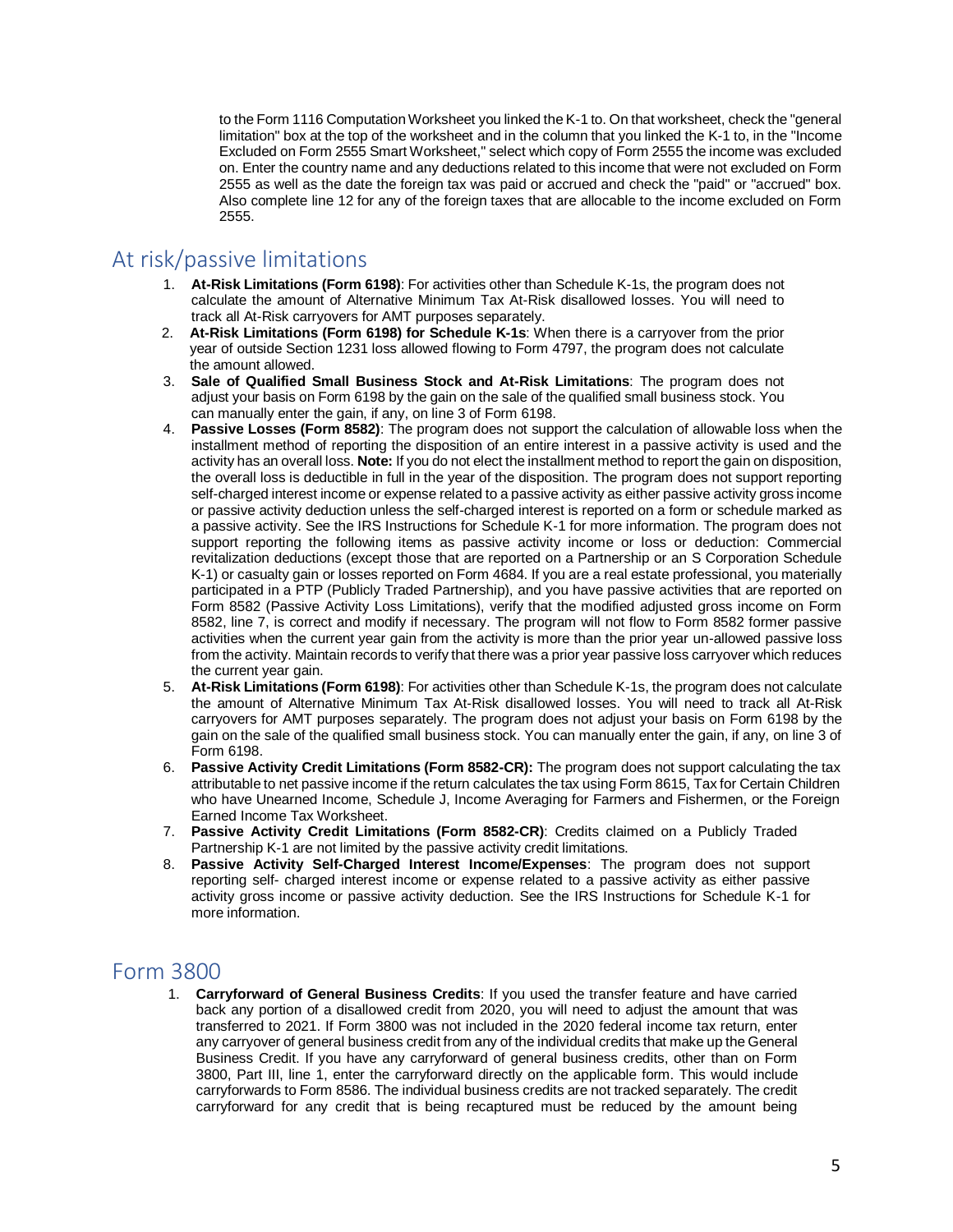recaptured. The credit carryforward must also be reduced by any credit that has reached its maximum carryforward life. The program does not create supporting schedules for Lines 4 and 34. If you are printing and filing the tax return and have an amount on either line, you will need to create a supporting schedule. Our notes feature may be sufficient for you to create your schedule. If you are filing electronically, these schedules are not required.

- 2. **Unsupported General Business Credit Forms with Limitations**: The program doesn't apply the \$5,000 limitation for the Disabled Access Credit, Form 8826, or the \$150,000 limitation for the Employer-Provided Child Care Facilities and Services Credit, Form 8882. If any portion of these credits are from passive activities and the taxpayer enters the amount of this credit on the Passive Credit Entry Worksheet for Form 8582-CR, limit the amount according to the form instructions. Similarly, if any of these credits are from a Schedule K-1, the amount may need to be limited.
- 3. **General Business Credits from Publicly Traded Partnerships**: If you have a general business credit that has been reported to you on a Schedule K-1 from a publicly traded partnership, you may need to do a separate calculation to determine how much of the credit is allowable. A listing of which credits are general business credits is shown in Part III of Form 3800. Prepare a separate Form 8582-CR: Passive Activity Credit Limitations, using only the income from the publicly traded partnership. You may need to complete a page 3 of Form 3800 for that publicly traded partnership and then include the amount of credit, or appropriate portion, on the applicable line(s) in parts one or two of Form 3800. For more information, see the "Credits from PTPs" section in the Government Instructions.
- 4. **Increasing Research Activities Credit (Form 6765)**: If claiming the increasing research activities credit, the General Business Credit (Form 3800) instructions explain how to limit the credit to the amount of tax attributable to the taxable income from the activity that generated the credit. Manually calculate and enter the limited credit, if applicable. If this credit is from a pass-through activity, you may report the reduced amount directly on the K-1 Worksheet.

#### Rentals

- 1. **Rent a Room in Your Home to Your Employer**: If you rent a room in your home to your employer, you must report the rental income you receive, but you are only allowed to deduct expenses that would otherwise be deductible on Schedule A, such as the rental portion of mortgage interest and real property tax. The program does not automatically limit expenses under this situation.
- 2. **Real Estate Professionals**: The election for real estate professionals to aggregate their activities under IRC 469(c) (7) is not supported.
- 3. **Casualty Loss on Rental Property**: If you incur a casualty loss on a rental property that is also used as a residence, the allowed casualty loss must be allocated between Schedule A, Itemized Deductions, and Schedule E, Supplemental Income and Loss. The program does not do this allocation automatically. Read the instructions for Worksheet 5-1 in IRS Publication 527, Residential Rental Property, for how to complete Form 4686, Casualties and Thefts, in this situation.
- 4. **Personal Use Days:** The program uses the number of personal use days to determine whether the property qualifies as a residence and to determine the expense allocation between rental and personal use days.
- 5. **Sale of Home Holding Period when Converted to Rental or Business Use**: If a residence is converted from personal to rental or business use, the holding period for the sale of the rental or business portion will be calculated from the acquisition date of the property (if entered) rather than from the date the property was placed in service.

## **Depreciation**

- 1. **Form 4562 - Depreciation and Amortization**: The program does not automatically calculate the following depreciation items:
	- The General Asset Account election
	- Short year depreciation calculations
	- Calculation of the depreciation deduction under IRC section 168(f)(1) based on units of production
	- Calculation of the depreciation deduction for railroad grading and tunnel bores
	- Qualified New York Liberty Zone leasehold improvements are not separately identifiable in TurboTax for purposes of applying the 5-year straight line /9 year ADR depreciation method and exclusion from the 30% special depreciation. You may use asset type "other" to work around this limitation.
	- For more information about the above items, refer to Tax Help for Asset Entry Worksheet, Car and Truck Worksheet, or Vehicle Expense Worksheet.
	- for years 2020 and prior, the 30-year ADS recovery period for certain residential property placed in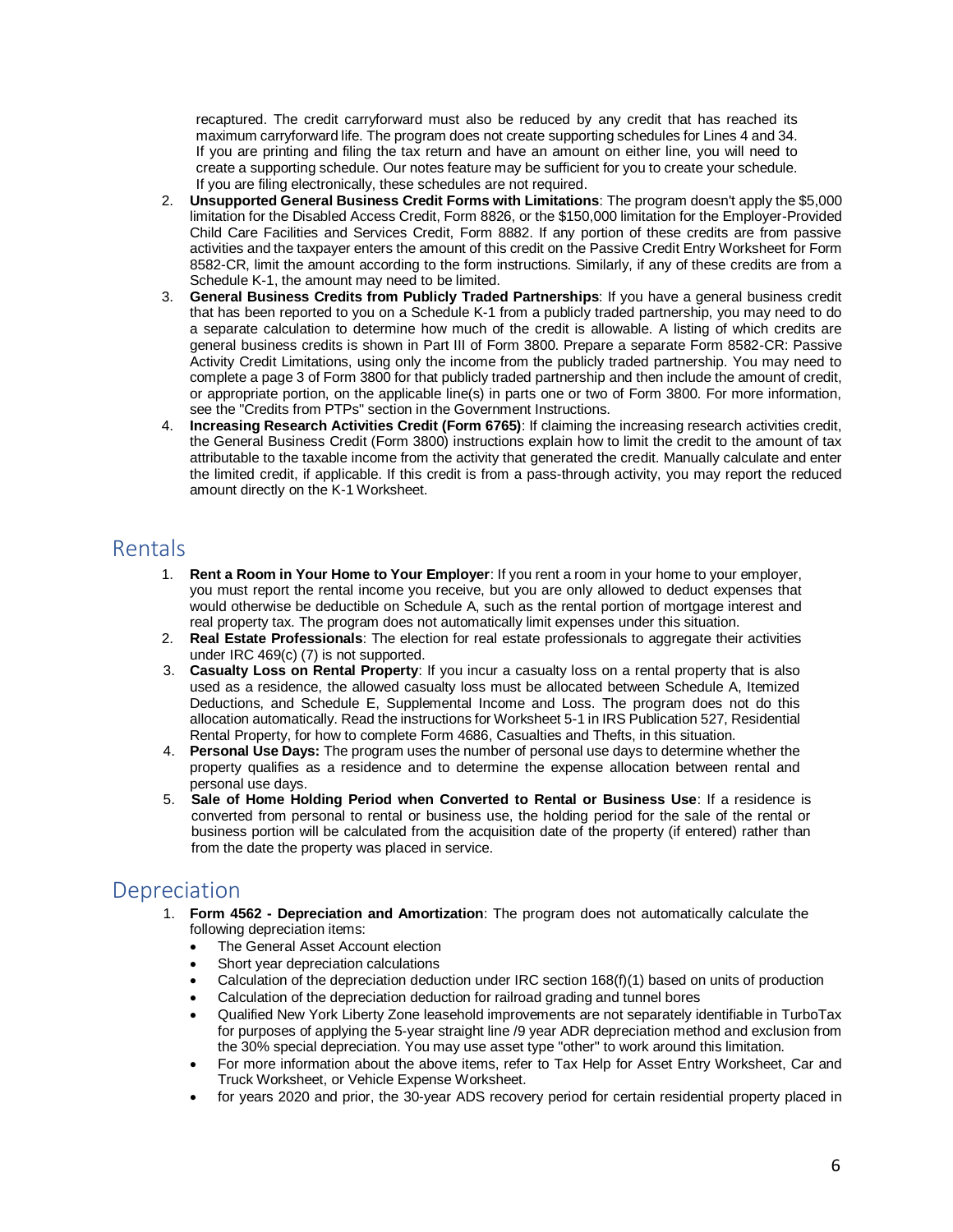service before 1/1/2018. This includes amending a return. Optionally, you can override the applicable values and file by mail if you have the TurboTax Desktop version.

- 2. **Allowable Depreciation and Iowa tax return**: The program does not support the required re-computation of allowable depreciation for Iowa purposes when 30% bonus depreciation was claimed for an asset on the Federal return after May 5, 2003, because there was a binding contract to acquire the asset before May 6, 2003. In this case the asset does not qualify for any bonus depreciation in Iowa. You must compute what the current year Iowa deduction would be for the asset without any basis adjustment for bonus depreciation, and then enter the difference between the current year's federal depreciation deduction and your recomputed current year Iowa depreciation deduction as an Iowa adjustment.
- 3. **Taxable Income Limitation for Section 179 (Form 4562)**: If you have a trade or business loss subject to the at-risk limitation (Form 6198), the program uses the unlimited loss to compute the taxable income limitation for section 179 on Form 4562, line 12. This would affect your return only if you also had trade or business income from another activity. In this case you may need to adjust the taxable income on Form 4562: Depreciation Information, line 3b to reflect the limited loss. If you are reporting a trade or business activity on Schedule E or Form 4835 that qualifies for the Section 179 expense deduction, enter the net income on the Depreciation Options Worksheet, line 3b, for it to be included in the Section 179 limitation calculation.
- 4. **100% Bonus Depreciation (Form 4562)**: The program does not support the extended placed in service deadline for 100% bonus depreciation for certain long-production period property and certain aircraft. Accordingly, the program will only allow 100% bonus depreciation on assets placed in service after 9/8/2010 and before 1/1/2012.
- 5. **Property Acquired by Like-kind Exchange or Involuntary Conversion (Form 4562)**: The program does not fully support the regulations (1.168(i)-6T). These regulations require property acquired by like-kind exchange or involuntary conversion to be depreciated as two separate assets. The remaining basis of the old asset continues to be depreciated as if the disposition never happened. Any additional money paid is depreciated as new property. The following items in the regulations are not supported:
	- The regulations for vehicles. Instead, only the election out of the regulations is supported. The election out treats the entire cost of the new vehicle as new property.
	- The use of the optional MACRS tables to compute depreciation for the new property. Only the computation method is supported.
	- The depreciation computations on the new property, when the old property was also acquired by likekind exchange or involuntary conversion.
- 6. **Section 179 Recapture (Form 4797)**: Recapture amounts under section 179 and 280F (b) (2) do not automatically flow to the appropriate forms. You must manually enter these amounts as other income on the appropriate activities.
- 7. **Disposition of Depreciable Property Not Used in a Trade or Business**: The program does not support sales of depreciable property that is not used in a trade or business. Assets entered on an Asset Entry Worksheet are considered to be used in a trade or business

# QBI (Qualified Business Income) Deduction

- 1. **QBI with DPAD:** The program does not support when only DPAD (domestic production activities deduction) from Schedule C, E, or F is being reported and has no other QBI activity. It also does not support when only DPAD is part of a SSTB (specified service trade or business), and the taxpayer's taxable income is already above the threshold.
- 2. **QBI Statement B on 8995A-B:** When entity-level aggregations of businesses are indicated on Statement A, the program does not support attaching a copy of the relevant pass-through entity to 8995A Schedule B.
- 3. **IRC Section 199A income from asset sales**: The program does not support section 199A income generated from asset sales on 1041 K-1s.
- 4. **Deductions that may be limited:** If you have Section 179 expenses in excess of allowed section 179 deduction based on income or any other item of deduction that may be limited by income or other factors, the program does not calculate the limited amount. Entire amount entered by the user will be treated as currently deductible.
- 5. **Rental properties eligible for QBI & treated as vacation home:** Rental properties eligible for the QBI Deduction and treated as vacation homes are not fully supported by the program. Previously disallowed vacation home losses that are freed up in the current year need to be added back to QBI income in the current year. Vacation home loss carryovers will not be tracked for QBI purposes.
- 6. **Suspended losses**: Calculation of loss limits to qualified business income when a qualified business has both passive and at-risk suspended losses.
- **7. Multiple types of income from QBI from a Schedule K-1:** The program can only handle one type of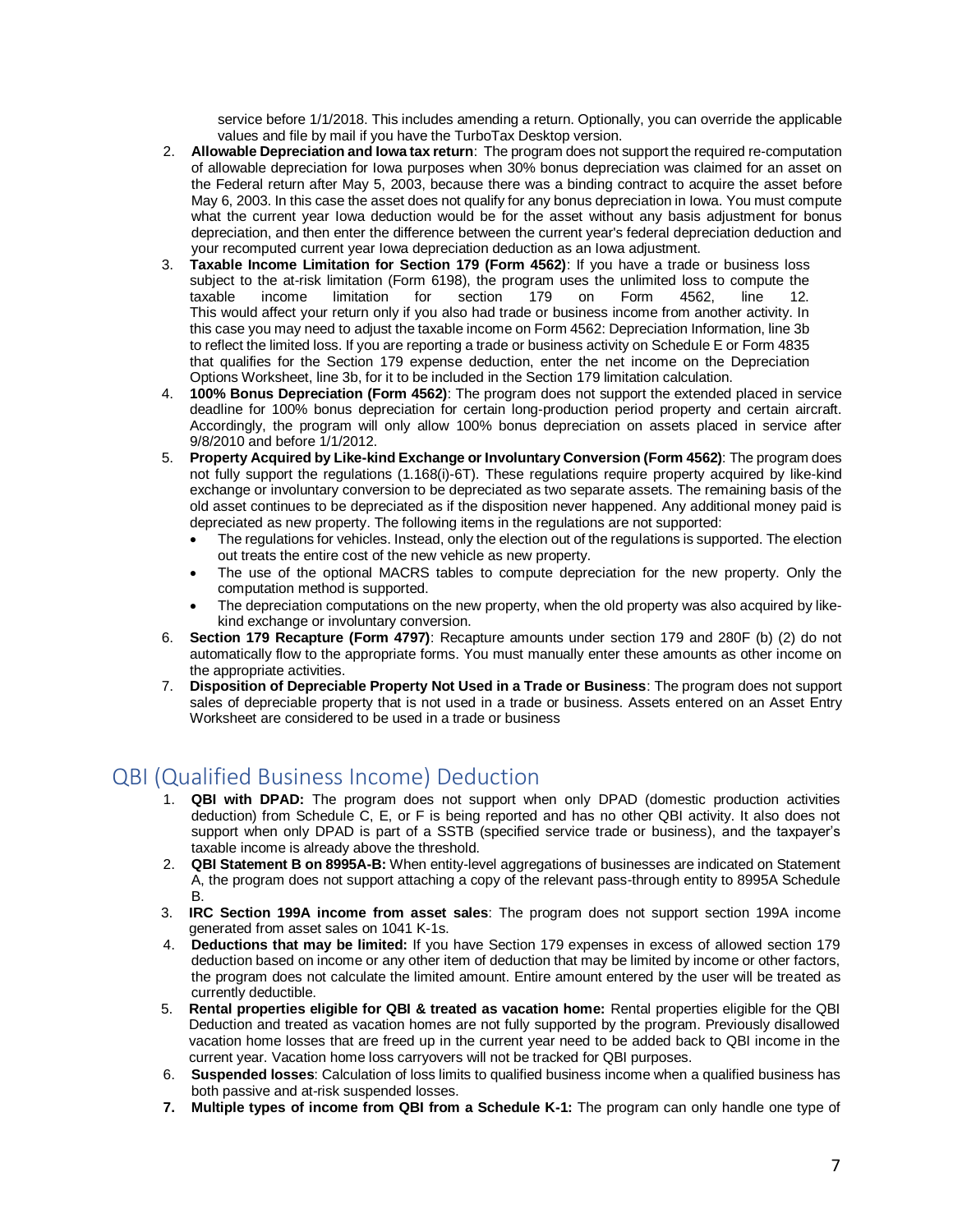income that is subject to shareholder-specific determinations per Schedule K-1. The program can only handle one of these types of income at a time when they appear on the same K-1: ordinary business income, rental income, royalty income, and other income.

- **8. Calculation of UBIA when older assets using non-MACRS method:** The program does not support the calculation of unadjusted basis immediately after acquisition (UBIA) when there are assets that used depreciation methods that are not MACRS, have been in service for longer than the MACRS class life, and are still being depreciated under the non-MACRS depreciation method.
- **9. Co-op payments for QBI from Schedule K-1:** The program does not support calculating net income when there are co-op payments for QBI on a Schedule K-1 and there are regular losses and/or deductions that are limited.

# Like-Kind Exchange

1. **Like-Kind Exchanges (Form 8824)**: Any loss on other property given up shown on line 14 is treated as either trade or business, or investment income depending on your entries in the smart worksheet for Additional Information Regarding Unlike-kind Property Given Up. Losses on personal use property, which must be limited to zero, are not supported. A "summary" Form 8824 is not automatically created when there is more than one Form 8824 in the tax return. Multi-asset exchanges are not supported when lines 12 through 18 are left blank and the correct amount is entered directly on line 19. Form 8824 does not provide for any differences for alternative minimum tax (AMT) for gains reported on lines 14, 24, 35, and 36. Any AMT differences for these lines must be entered directly on Form 6251. If an exchange with a related party occurred in a prior year and the property has now been sold and line 24 must be reported as taxable in the current year, you may need to make entries directly on Form 4797 to correctly split the amount on line 24 of Form 8824 between ordinary income recapture and other reportable gain.

## Alternative Minimum Tax (AMT)

- 1. **Alternative Minimum Tax (Form 6251)**: The program does not recalculate the computation of foreign tax credit in determining alternative minimum tax by farmers and fishermen using income averaging. This provision is expecting an IRS technical correction provision. Review line 10 of Form 6251 and make any adjustments necessary. The program does not support the at-risk loss limitation calculation for non-passive activities. In this situation, the amount of loss limitation should be entered on line 2n of Form 6251. Form 6251, line 2k also needs to be reduced by the depreciation adjustment for this activity. The program does not automatically calculate the related adjustments on line 3 for Section 179 expense, expenses for business or rental use of home, SE health insurance, etc. AMT adjustments related to the disposition of property resulting from refiguring casualty gain or loss to business or income-producing property reported on Form 4684, Casualties and Thefts are not automatically supported by the program. Any required adjustment should be entered directly on Form 6251. The program does not recalculate the computation of Form 8615, Tax for Certain Children Who Have Investment Income, for exclusion of the parent's Schedule J tax, for the purposes of Alternative Minimum Tax. If the parent's tax return included a Schedule J, the parent's tax return should be recalculated without Schedule J, and then Form 8615 recalculated with the resulting revised amounts.
- 2. **Sales of Business Property and Cancellation of Debt**: When section 1250 property is disposed of as part of cancellation of debt and reported on the Canceled Debt Worksheet, section 1250 depreciation expense recapture is not supported for AMT purposes. Depreciated property disposed of as part of a cancellation of debt and reported on the Canceled Debt Worksheet, will be assumed to have AMT accumulated depreciation equal to the regular accumulated depreciation. Form 6251, Alternative Minimum Tax (AMT), line 2k (Disposition of Property) will need to be overridden if the AMT applies and there is an adjustment needed due to a difference between AMT and regular.
- 3. The program does not support calculating the Form 6251 when there is a value on Schedule 3, line 6l from Form 8978. Form 8978 is also not supported.

#### Dispositions not mentioned elsewhere

1. **Business Vehicle Dispositions and Mixed Percentage of Use**: The program does not handle dispositions when business use percentage changes from year to year. Please refer to tax help for these worksheets for more information.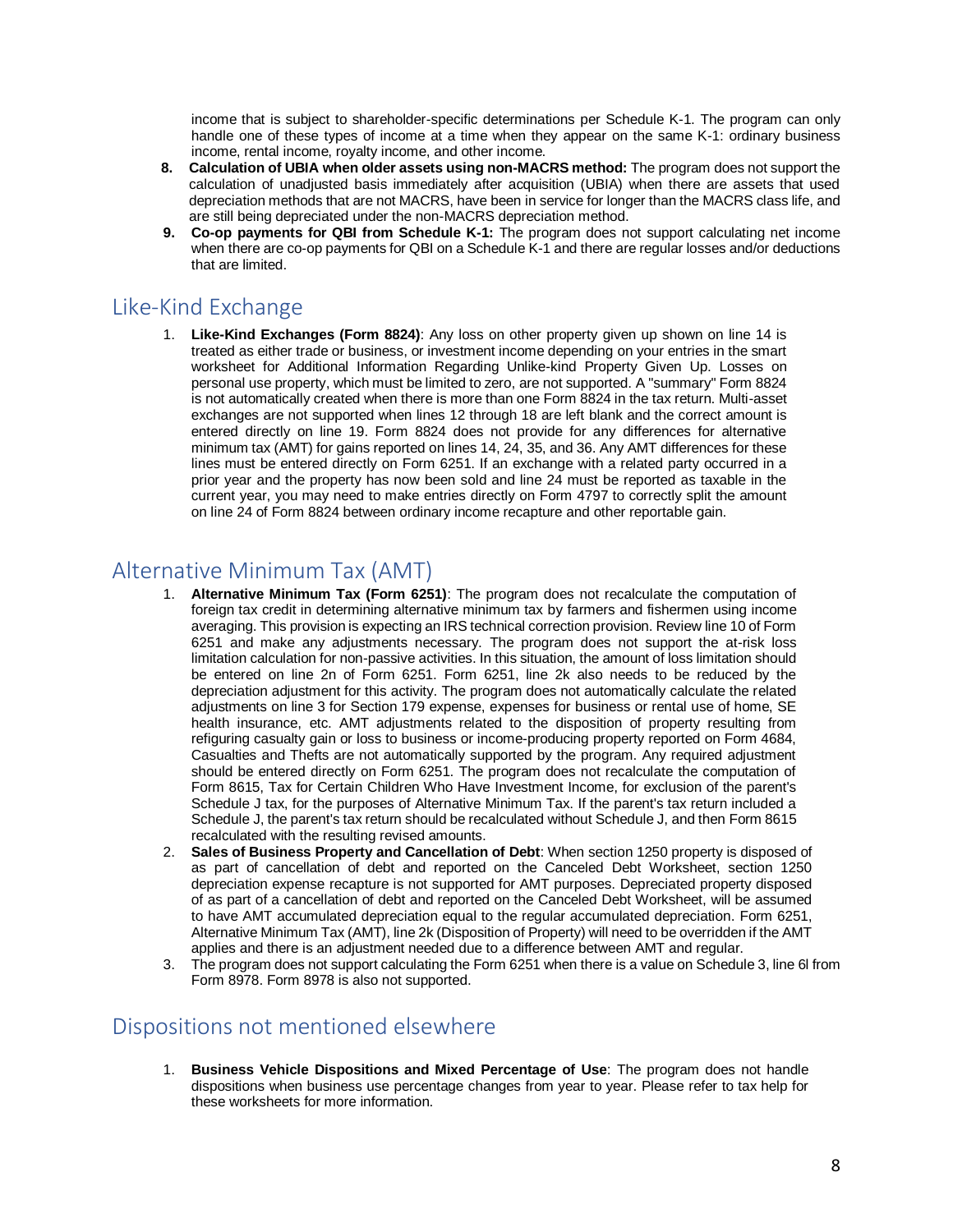- 2. **Disposition of Non-Depreciable Personal Property Used in a Trade or Business**: According to the IRS, if you have a gain or loss from the disposition of non-depreciable personal property (i.e., a collectible) used in a trade or business, the gain or loss should be taxed at the 28 percent rate. Additionally, if you sell your interest in a partnership, S corporation or estate/trust and part of the gain on the sale is due to unrealized appreciation from collectibles, this should be treated as gain from the sale of the collectible, taxed at the 28 percent rate. These types of dispositions cannot be associated with a particular activity in the program. If the activity is not subject to the passive activity rules, then enter the gain or loss on Schedule D. If the activity is subject to the passive activity rules, the program does not support this calculation.
- 3. **Partial disposition of Business Property (Form 4797) –** Lines 1b & 1c are not supported for a partial disposition.

## Mortgages and Home Office

- 1. **Deductible Home Mortgage Interest Worksheet:** You can deduct home mortgage interest on the first \$750,000 (\$375,000 if married filing separately) of indebtedness incurred on or after December 16, 2017, or \$1 million (\$500,000 if married filing separately) for loans taken out prior to that date. Starting with tax year 2020 the Deductible Home Mortgage Interest Worksheet now imports input from Forms 1098 and calculates the limited deductible interest if applicable. The Deductible Home Mortgage Interest Worksheet has the following limitations:
	- Only supports five 1098 Form inputs
	- The Worksheet assumes that payments entered have been made evenly and regularly over the period the loan was outstanding.
	- The worksheet defaults to ending balance to the amount used to buy, build or improve the home for those who have used loans funds for other purposes than the home. It does not support any other allocation method of interest.
	- The worksheet does not calculate the office in home or vacation rental portion of home mortgage interest applicable to these activities
	- Purchase and sale of a home in the same year where both mortgages exceeds \$750,000 (\$375,000 if married filing separately) in either the sold home or the purchase home.
	- Outstanding average mortgage amount exceeds \$1,000,000 when you own more than 1 home throughout the year and buy and sell a home in the current year. (i.e. you own a vacation home with a mortgage of \$250,000 and purchase/sale a home with mortgages in excess of \$375,000)
	- Refinanced 1098 interest is treated as fully deductible and does not take into account interest limitation for loan exceeding loan limit
	- Refinance of debt with a mortgage balance in excess of \$1,000,000 that can qualify for the \$1 million limit vs the \$750,000 limit.
	- a. You will need to manually adjust the interest deduction amount on the Tax and Interest Deduction Worksheet for Schedule A, Form 8829 and/or the Schedule E Worksheet if you are subject to limitations. Refer to IRS Publication 936 for help if necessary.
- 2. **Office in the Home at Vacation Home**: If you operated an office-in-the-home in a vacation home that was rented out or in a property with partial rental use, use the Schedule E Worksheet to determine the personal amount of qualified mortgage interest, qualified mortgage insurance premiums, and real estate taxes (including when you were limited on Schedule A by the limitation on state and local taxes). Enter the qualified mortgage interest in the "Allocated to Personal Use" column on a copy of the Home Mortgage Interest Worksheet and link Form 8829 to the Home Mortgage Interest Worksheet. Enter the real estate taxes and qualified mortgage insurance premiums from the "Allocated to Personal Use" column on the Form 8829 as an indirect expense. You will also need to use the override feature to delete the amount on line 5a of the Tax and Interest Worksheet.
- 3. **Mortgage Interest Reduced by Mortgage Credit**: When reducing deductible mortgage interest by any mortgage interest credit claimed on Form 8396, the program reduces line 8a of Schedule A (mortgage interest reported on Form 1098). It does NOT reduce line 8b (mortgage interest NOT reported on Form 1098). If you have mortgage interest NOT reported on Form 1098, you will need to make sure that the amount on Schedule A line 8b is reduced by any mortgage interest credit you claimed on Form 8396 for that mortgage. You may need to override amounts on lines 5d and 5e on the Tax and Interest Deduction Worksheet to remove the amount of mortgage interest credit claimed on Form 8396. You may also need to enter the amount of your mortgage interest NOT reported on Form 1098 (reduced by the mortgage interest credit from Form 8396) on line 6a of the Tax and Interest Deduction Worksheet.
- 4. **Office in the Home at Vacation Home**: If you operated an office-in-the-home in a vacation home that was rented out or in a property with partial rental use, use the Schedule E Worksheet to determine the personal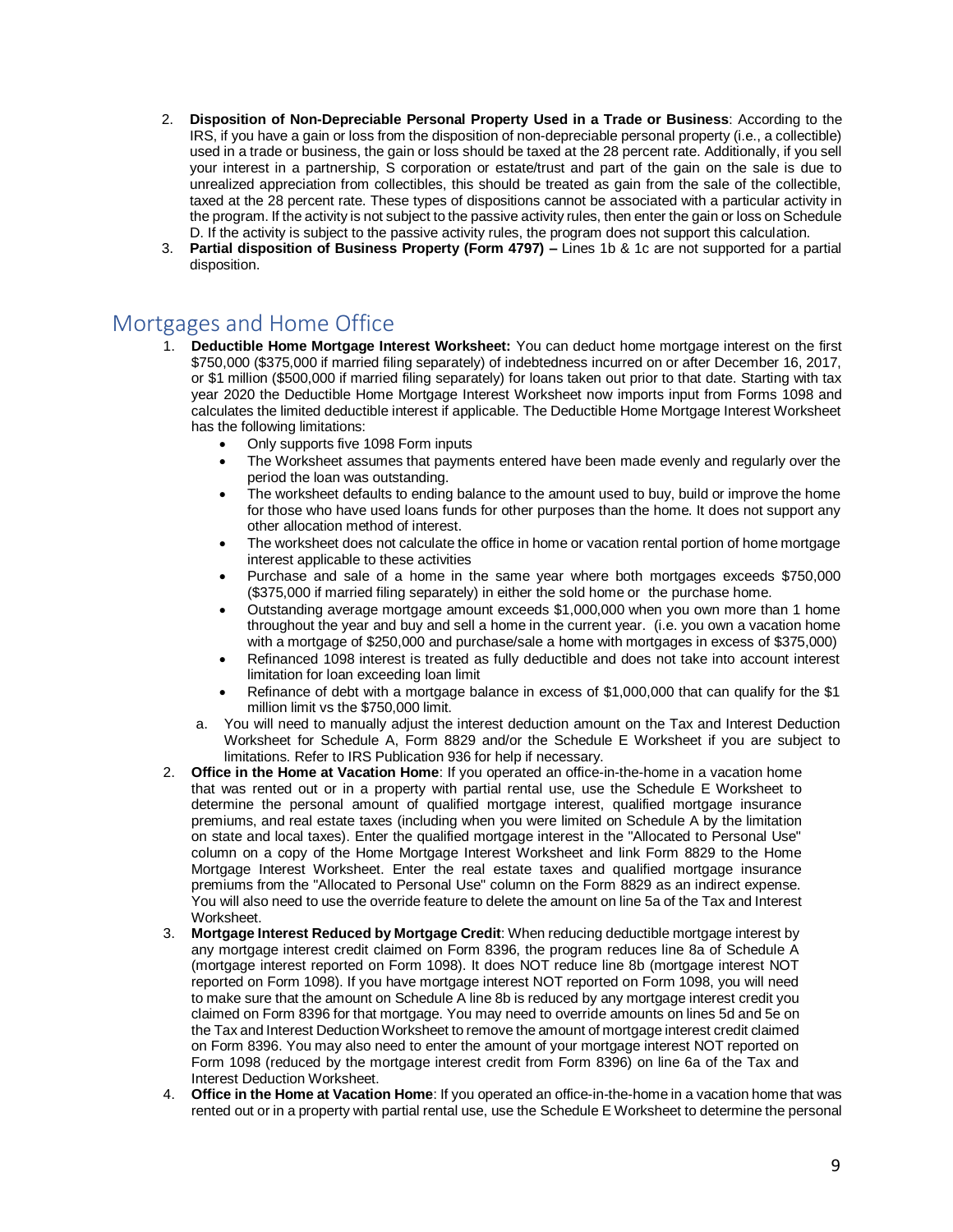amount of qualified mortgage interest, qualified mortgage insurance premiums, and real estate taxes (including when you were limited on Schedule A by the limitation on state and local taxes). Enter the qualified mortgage interest in the "Allocated to Personal Use" column on a copy of the Home Mortgage Interest Worksheet and link Form 8829 to the Home Mortgage Interest Worksheet. Enter the real estate taxes and qualified mortgage insurance premiums from the "Allocated to Personal Use" column on the Form 8829 as an indirect expense. You will also need to use the override feature to delete the amount on line 5a of the Tax and Interest Worksheet.

- 5. **8829 with standard deduction:** The program does not support the ability to treat all mortgage interest as excess on the 8829 due to the fact that the standard deduction is being taken.
- 6. **8829 real estate taxes:** The program does not optimize the return to choose the standard deduction versus itemized deductions based on how real estate taxes would be treated on the 8829.
- 7. **Home Sale with Current Year Office in the Home Depreciation**: If you sold your main home and during the year of the sale you deducted depreciation for an office in the home on Form 8829, Expenses for Business Use of Your Home, for Schedule C, Profit or Loss from Business, and the main home is eligible for the home sale exclusion, no gain on the sale of the office will be included in the calculations for At-Risk Limitations or Passive Activity Limitations.

## Charity

- 1. **Qualified Conservation Contributions**: The program does not support the calculation for Qualified Conservation Contributions or the charity limits for these types of contributions. For details refer to the IRS instructions for Form 8283.
- 2. **Agriculture or Livestock Contributions**: Charitable contributions made by qualified farmers or ranchers of property used in agriculture or livestock production is now allowed up to 100% of Adjusted Gross Income (AGI). The AGI limits for other charitable contributions will apply. The program does not support this 100% deduction; standard contribution rates will apply.
- 3. **Restricted Stock Donations**: The valuation of stock donated with restrictions to a qualified charitable organization and determination of the related deduction are not supported.
- 4. **Imported Donations from ItsDeductible**: If you've already imported data from ItsDeductible and attempt to import again using a different User ID, the program will prompt you to either delete the previously imported data or to skip/abort the current import. If you select "Delete Imported Data" and then immediately check Import History, the imported ItsDeductible data will still be shown.
- 5. **Non-cash Charitable Contributions (Form 8283)**:
	- TurboTax does not group similar donated items for which a deduction of more than \$5,000 is claimed for Section B of Form 8283. In this case, separate Section Bs of Form 8283 must be completed for each recipient organization.
	- TurboTax does not support reporting groups of items valued at over \$5,000 donated to separate organizations, where the valuation of the items donated to each organization is less than \$5,000, which must be reported in Section B of Form 8283.
	- Charitable contribution deduction related to a fractional interest in tangible personal property. Pub 526 explains when this must be recaptured and how much to enter on 1040, Schedule 2.
- 6. **Charitable Contributions Carryover**: Schedule A does not limit charitable contributions carryover when an NOL (Net Operating Loss) carryover from a prior year exists. Refer to IRS Publication 526 for details on calculating your charitable contributions carryover from a prior year in this situation. You can enter this information on the Carryover Worksheet. To do this select the Deductions and Credits tab and choose the charitable donations carryover. The Interview screens will take you to where you can enter the appropriate donation carryovers.

## State and Local Taxes

- 1. **State and Local Tax Refunds Entered Directly on Forms (not Interview Screen)**: If entering state and local refund amounts directly on forms (not entering on TurboTax's step-by-step interview screens), do not enter Form 1099-G, box 2, state and local income tax refunds on Form 1099-G; instead enter on the Federal Carryover Worksheet.
- 2. **State and Local Income Tax Refunds from Years Prior to 2020**: If you received a state or local income tax refund for years prior to 2020 during 2021, you will need to determine what portion (if any) of that refund is taxable. You can calculate this amount using the worksheets in Internal Revenue Service Publication 525, Taxable and Nontaxable Income. See the "Recoveries" section of the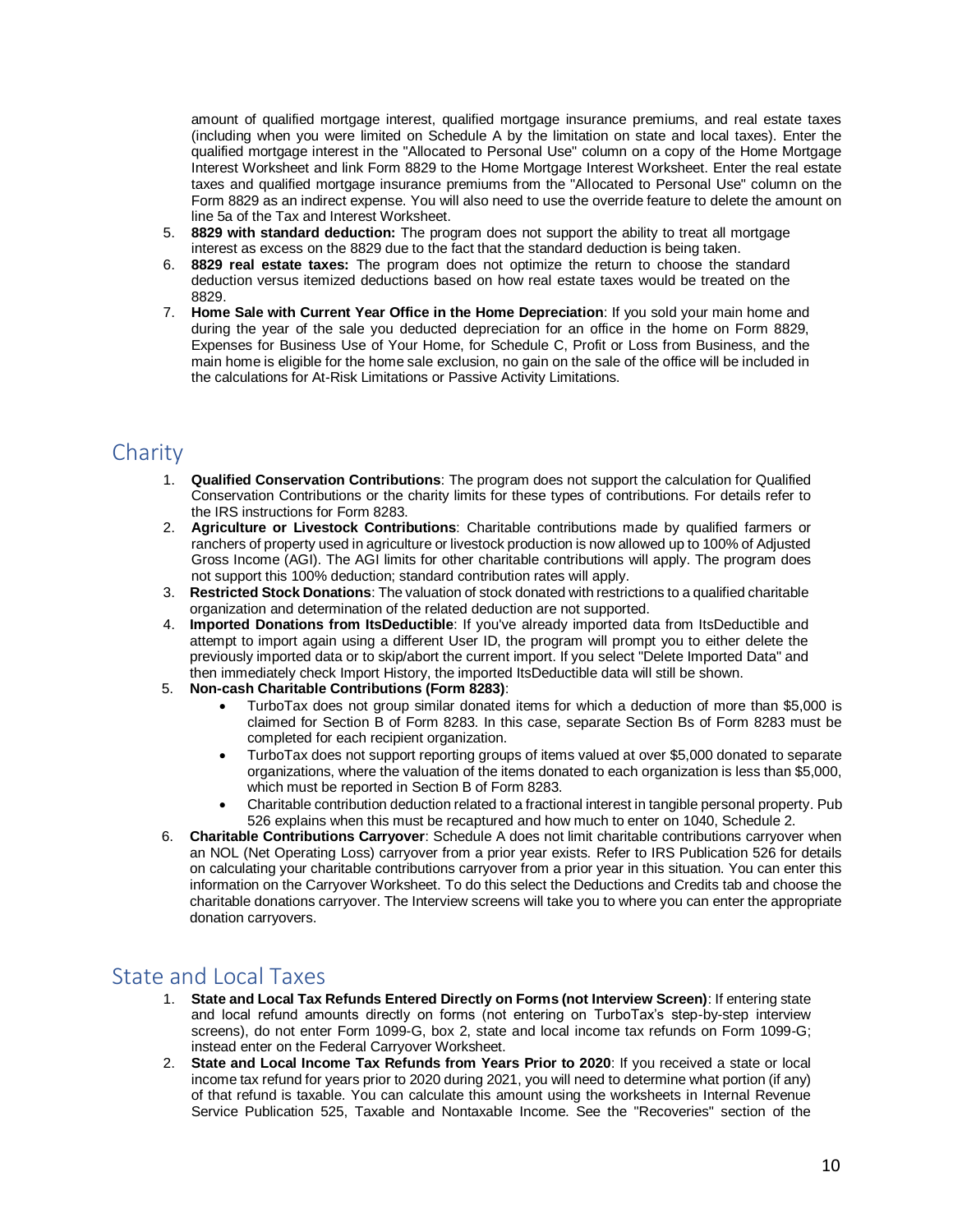publication. Once determined, enter the taxable amount of the refund in column (d) of line 37 of the State and Local Income Tax Refunds Worksheet. The taxable amount will be reported on line 1 of Schedule 1.

- 3. **State and Local Tax Refund Worksheet Recovery Exclusion**: The program does not support the recovery exclusion if you had taxable income on your 2020 Form 1040, line 15, but no tax on your Form 1040, line 16, because of the 0% tax rate on net capital gain and qualified dividends. See IRS Publication 525 for more information.
- 4. **Multiple State Sales Tax**: If you and your spouse live in different states, the IRS has not released guidance for the computation of the sales tax deduction using the State Sales Tax Tables. The program does not handle this situation.

#### W-2 and Wages not reported on a W-2

- 1. **Form W-2 and Code Z**: If your Form W-2 has an amount with code Z in box 12 for non-qualified deferred compensation plans under code section 409A, see IRS Publication 15-A for the calculation of the additional tax that must be reported on Form 1040.
- 2. **Medicaid Waiver**: The program does not support excluding Medicaid waiver payments from income.
- 3. **Difficulty of care payments:** The program does not support the ability to include these amounts in the determination of retirement contribution limits.
- 4. **Form W-2 - Agent Reporting**: A W-2 with agent reporting contains the words 'Agent For' in Box C and the agency is: Acting as an agent for two or more employers or is an employer and is acting as an agent for another employer, AND Pays Social Security wages on behalf of more than one employer, AND the total of the Social Security wages from these employers is greater than the \$142,800 Social Security wage base. The taxpayer should manually calculate the excess Social Security tax withheld. Add the amounts on the 'agent reporting' W-2s that appear in Box 4, Social Security tax withheld less the wage base. Enter the excess amount on Schedule 3, near line 11.

#### Clergy and Ministers

- 1. **Schedule C - Clergy Housing Expenses**: For members of the clergy who have a housing allowance, the program does not automatically allocate expenses on Schedule C associated with only the taxable portion of your income. You must manually allocate the clergy expenses that are applicable to your taxable income and enter those amounts on Schedule C. If you are subject to selfemployment tax, the remainder of your expenses is entered in Part II, line 5c of the Schedule SE Adjustments Worksheet.
- 2. **Self-Employed Ministers**: Self-employment earnings on the Schedule SE Adjustments Worksheet may also need to be adjusted for ministers who are self-employed. The program uses the earnings reportable for income tax purposes and any housing allowance entered on Schedule C or the Form W-2 Wage and Tax Statement.
- 3. **Vow of Poverty by Clergy:** If you are a member of a religious order and have taken a vow of poverty, you are exempt from paying SE tax on your earnings for ministerial services you perform as an agent of your church or its agencies. We do not support this election.

# Filing status & dependents

- 1. **Changing Filing Status from Married Filing Jointly**: The program does not automatically support changes required to carryover items when an individual is married filing jointly in one year and then changes to a different filing status in the next year. Examples of carryover items that may be impacted are capital loss carryovers, passive loss carryovers, taxability of a state tax refund, and carryovers of any other deduction or credit.
- 2. **Married Filing Separate with Nonresident Alien Spouse**: The program does not support filing without an ITIN or SSN for the nonresident alien spouse.
- 3. **Filing Status of State Returns**: TurboTax doesn't automatically optimize filing status for noncommunity property state returns. We will select by default the same filing status as your federal return.
- **4. Dependent Care Expenses (Form 2441)**: The program does not support a credit for child and dependent care expenses if the taxpayer is a dependent of someone else and the person qualifying for the dependent care expenses is disabled.
- 5. **Additional Child Tax Credit (Schedule 8812)**: If you worked for a railroad as an employee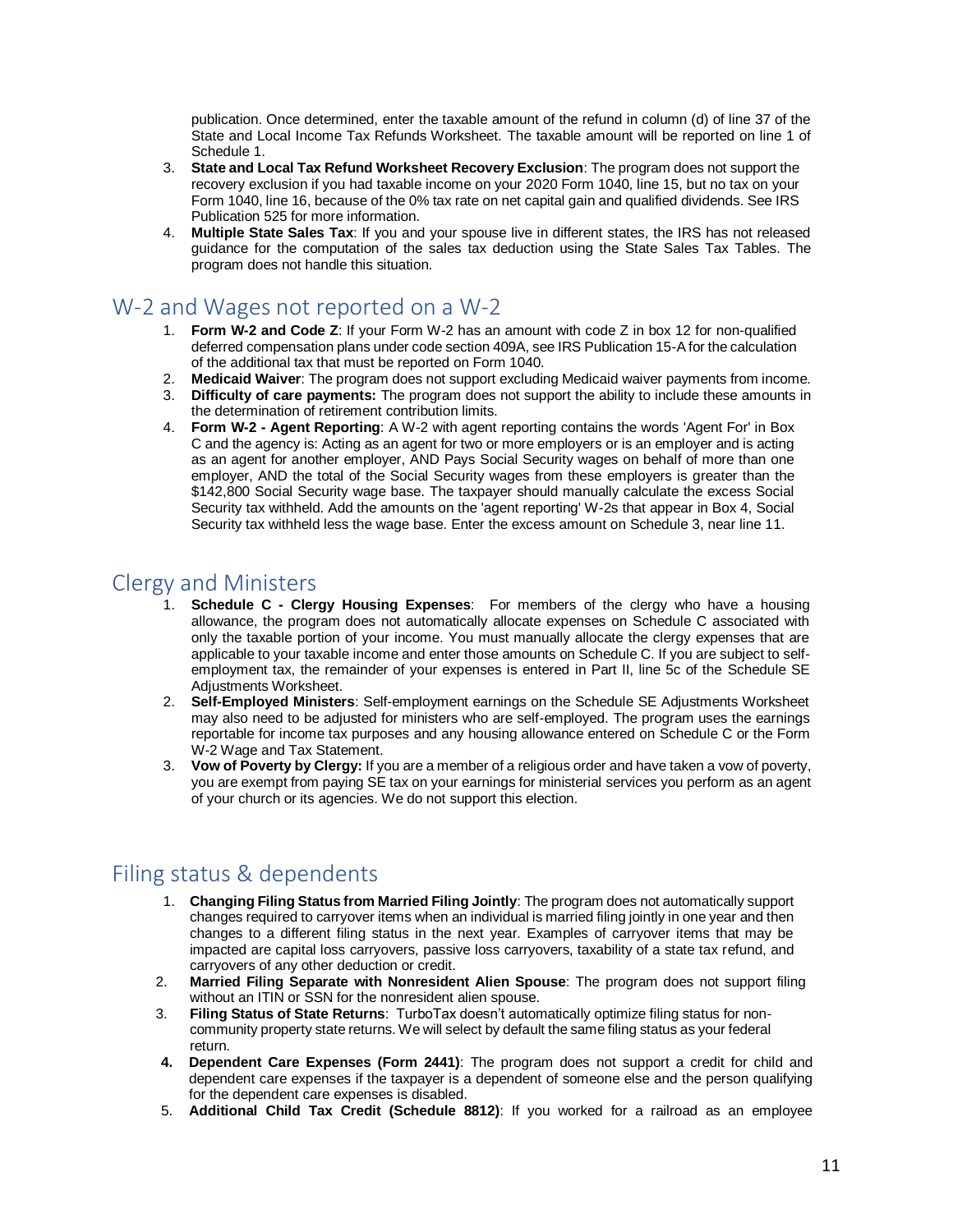representative the alternate calculation for certain filers who have three or more qualifying children based on Tier 1 and Medicare tax is not supported. If the alternate calculation produces a higher credit for a railroad employee representative the additional child tax credit may be overstated.

- 6. **Child Tax Credit (Schedule 8812):** If you have a dependent that qualifies for the child tax credit, has an ITIN and the answer in Part I for that child is just "No", they do not meet the substantial presence test, and the program does not support claiming the child tax credit for that dependent.
- 7. **Earned Income Credit and Information to Claim Earned Income Credit After Disallowance, Form 8862**: The program does not support the situation of claiming the earned income credit when the taxpayer on a non-married filing jointly return when it has been indicated that the taxpayer can be claimed by someone else, even if the taxpayer is not claimed, and the person not claiming the taxpayer is not required to file a tax return or files a return only to get a refund of income tax withheld or estimated tax paid.
- 8. **Qualified Adoption Expenses (Form 8839)**: If you and another person (other than your spouse if married filing jointly) each paid qualifying adoption expenses or each received employer-provided adoption benefits to adopt the same child, the program does not support dividing the credit limit between the two of you.
- 9. **Family and Dependent Situations**: If the grandparent is living all year with the (adult) child and grandchild and the grandchild is the qualifying child of both, the program does not support the situation of the grandparent taking the Earned Income Credit and/or Child and Dependent Care Credit when the parent of the child has released the dependency to the other parent via Form 8332 or other custody agreement.

If the taxpayer was claimed or could have been claimed as a dependent on another taxpayer's return, the taxpayer may be able to take Child and Dependent Care Credit for a qualifying disabled person who could have been their dependent except that the taxpayer could be claimed as a dependent on someone else's return. The program does not support this situation of the taxpayer claiming the dependent care expenses<br>for duralifying the dependent care expenses<br>person. for the disabled qualifying person.

If the taxpayer has a disabled qualifying child (for Earned Income Credit purposes) over 18 years old, who is not a full-time student, and provides over half of their own support, the child may still qualify the taxpayer for the Earned Income Credit. The program does not support this specific situation. For married filing jointly couples, if the dependent is not a blood relative, half- or step-relative, foster or adopted relative of either the taxpayer or the spouse, OR for any other filing status where the dependent is an in-law of the filer:

- The dependent is under the age of 18 or 19-23 and a full-time student, and lived with the taxpayer (and spouse, if applicable) more than half the year, and the dependent did not provide more than 1/2 their own support; OR
- The dependent is any age, disabled and did not live with the taxpayer (and spouse, if applicable) all year.
- 10. **Form 8332, Release/Revocation of Release of Claim to Exemption for Child by Custodial Parent**: In certain cases, you need to attach a Form 8332, Release/Revocation of Release of Claim to Exemption for Child by Custodial Parent that was not prepared by TurboTax to your own return. You can e-file your return, then mail in the Form 8332 with Form 8453, U.S. Individual Income Tax Transmittal for an IRS e-file Return. Check the box on Form 8453 indicating you are mailing in Form 8332.

#### Health

- 1. **Medicare Advantage Distribution (Form 8853) and High Deductible Health Plan**: If there is an entry on Line H of the Medicare Advantage Distribution Smart Worksheet, we assume that the Fair Market Value of the account assets on December 31, 2020, does not exceed 60% of the High Deductible Health Plan deductible and compute the related Line J amount accordingly. If this is not correct, you must use the worksheet in the IRS instructions to calculate the Line J amount and use the desktop version of the program to override the Line J amount.
- 2. **Long Term Care Insurance Contracts (Form 8853) and Multiple Payees, Same insured**: If multiple payees receive long term care benefit payments for the same insured person, the program cannot calculate the correct taxable amount. Refer to the IRS instructions for Form 8853 to calculate the taxable amount manually and enter the result on Form 8853, page 2, line 26.
- 3. **Long Term Care Insurance Contracts (Form 8853) and Multiple Long Term Care Periods**: If there are multiple payment periods during the year, the program cannot calculate the correct taxable amount. An example of multiple periods would be if the insurance company pays the first 30 days at one rate and the next 30 days at another rate. Two periods exist: a 30-day period and a 60-day period. Refer to the IRS instructions for Form 8853 to calculate the taxable amount manually and enter the result on Form 8853, page 2, line 26.
- 4. **Self-Employed Health Insurance Deduction and related Health Coverage Credit**: If an entry is made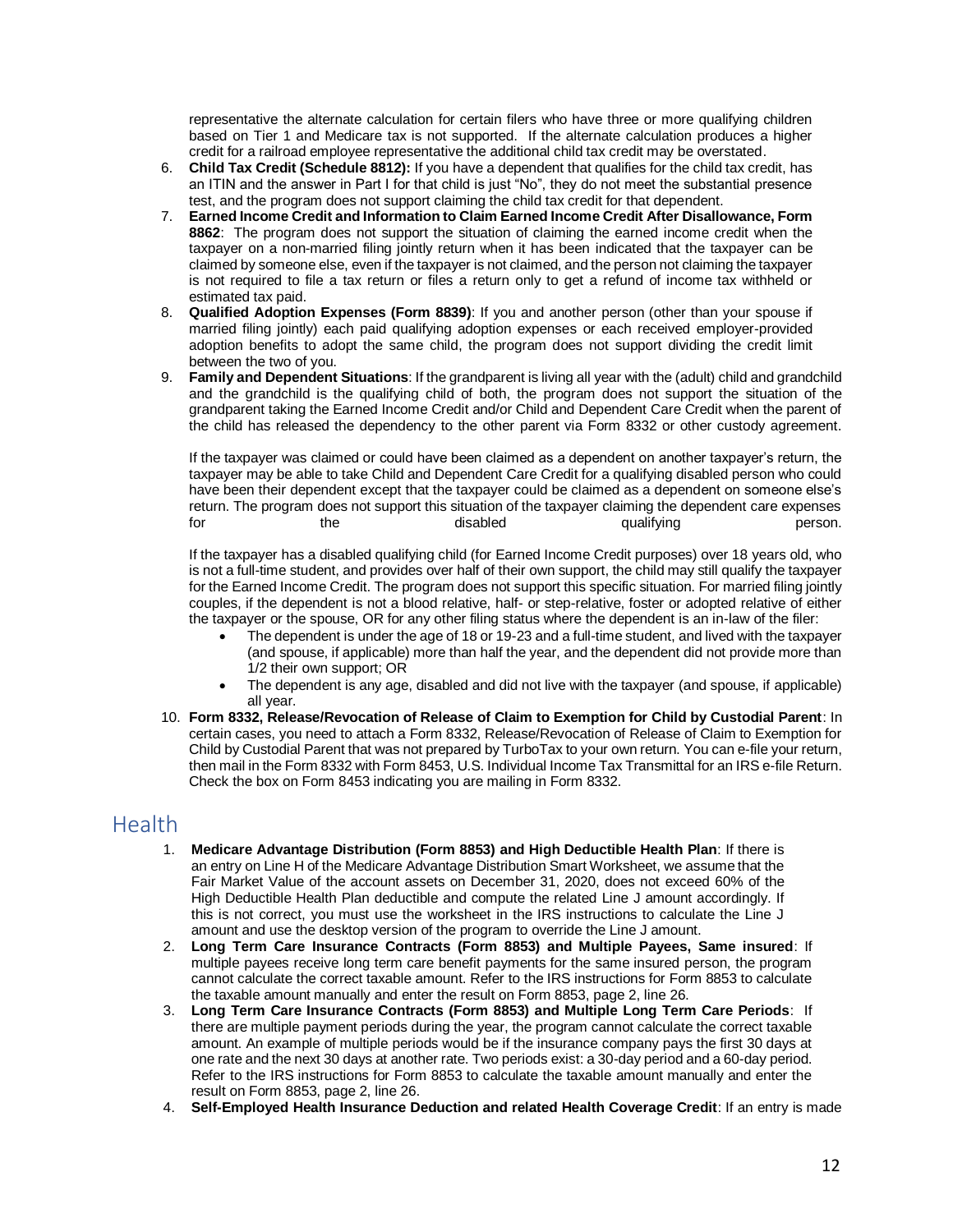for self- employed health insurance premiums on Schedule C (Profit or Loss from Business), Schedule F (Profit or Loss from Farming), or Schedule K-1 for Partnerships (Box 13, Code M for Amounts paid for Medical insurance), the program will calculate the Self-Employed Health Insurance Deduction for these premiums. If Form 8885, Health Coverage Tax Credit, is being claimed for these same medical insurance premiums, a double benefit is received (a credit and a deduction) which is not allowed. Only the credit OR the deduction can be claimed. Either do not enter these premiums on Schedule C, Schedule F or Schedule K-1 for Partnerships OR do not enter them on Form 8885, Health Coverage Tax Credit.

- 5. **Self-Employed Health and Long-Term Care Insurance Deduction**: To determine net profit from a trade or business, if either optional method was used to figure the net earnings from self-employment, the program will not use this optional method amount to limit the self-employed health insurance deduction.
- 6. **Premium Tax Credit with Shared Allocation and the Self-Employed Health Insurance Deduction:** Shared policy allocations of a Form 1095-A linked to self-employment income is not supported
- 7. **Claiming the Self-Employed Health Insurance Deduction with the Premium Tax Credit**: When both the self-employed health insurance deduction and the premium tax credit are involved in a return there are situations where the circular calculation that this involves does not converge to amount that is within \$1. See IRS publication 974, the Self-Employed Health Insurance Deduction and Premium Tax Credit section for more details. When this is the case the tax return can alternate between two significantly different states. This commonly occurs where the selfemployed health insurance deduction causes the federal poverty level to be under 400% but then the Premium Tax Credit provided reduces the self-employed health insurance deduction, then the federal poverty level goes over 400% and no Premium Tax Credit is available. In this case you should refer to IRS publication 974, the Self-Employed Health Insurance Deduction and Premium Tax Credit section for the calculation requirements.
- 8. **Self-Employed Health Insurance and Non-Dependent Children**: If the taxpayer has itemized deduction for self-employed health insurance that includes an increase in premiums due to the addition of a non-dependent child under age 27, the itemized deduction will include the portion of the premium allocable to that non- dependent child, when in fact premiums paid for most nondependents are not an allowable deduction. You must make a negative adjustment on the Medical Expenses Worksheet to correct.
- 9. **Health Savings Accounts (HSAs), Form 8889**: The program does not support multiple forms 8889 for taxpayer or spouse. The program will generate a single Form 8889 if the taxpayer has an HSA and is also the beneficiary of an additional HSA due to the death of the account holder.
- 10. **Employer contributions to Medical Savings Account (Form 8853)**: If an employer makes contributions to your MSA, the program will not compute the amount of any excess employer contribution or any applicable penalty. Overrides of the appropriate fields on Form 8853 may be necessary.
- 11. **Archer MSAs and Long-Term Care Insurance Contracts (Form 8853)**: The program does not support multiple Form 8853 statements for taxpayer or spouse. The program will generate a single statement if the taxpayer has a MSA and is also the beneficiary of an additional MSA due to the death of the account holder.
- 12. **Claiming both the Health Coverage Tax Credit and the Premium Tax Credit**: The election to claim the Health Coverage Tax Credit (Form 8885) cannot be made for the same coverage in the same month as the Premium Tax Credit (Form 8962). The program will not adjust for this interaction automatically.
- 13. **Claiming the Self-Employed Health Insurance Deduction with the Premium Tax Credit**: When both the self-employed health insurance deduction and the premium tax credit are involved in a return there are situations where the circular calculation that this involves does not converge to amount that is within \$1. See IRS publication 974, the Self-Employed Health Insurance Deduction and Premium Tax Credit section for more details. When this is the case the tax return can alternate between two significantly different states. This commonly occurs where the selfemployed health insurance deduction causes the federal poverty level to be under 400% but then the Premium Tax Credit provided reduces the self-employed health insurance deduction, then the federal poverty level goes over 400% and no Premium Tax Credit is available. In this case you should refer to IRS publication 974, the Self-Employed Health Insurance Deduction and Premium Tax Credit section for the calculation requirements.
- **14. Premium Tax Credit with Shared Allocation and the Self-Employed Health Insurance Deduction:** Shared policy allocations of a Form 1095-A linked to self-employment income is not supported.
- 15. **Premium Tax Credit:** The program does not support the calculation of the premium tax credit in the following situations:
	- Aliens lawfully present in the United States that would qualify for the premium tax credit, when their household income is less than 100% of the federal poverty level, if advance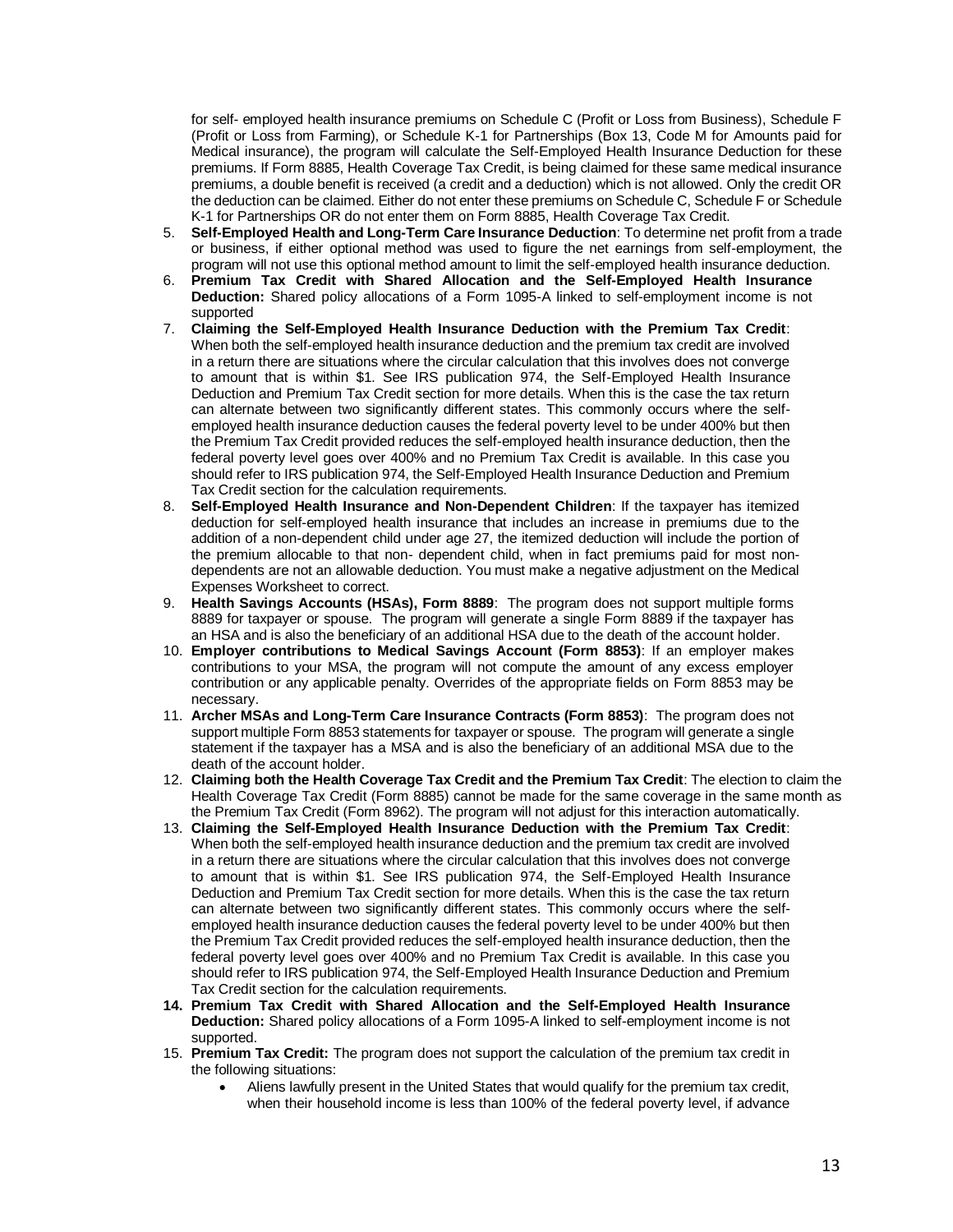premium tax credit payments are not made to their insurance provider

- Individuals ineligible for a Premium Tax Credit due to being incarcerated
- Form 8962, Part II Taxpayer with multiple 1095-A forms inputted where the annual maximum premium assistance is lower than the annual enrollment premiums
- Form 8962, Part IV Allocation percentage applied to monthly amount cannot be at zero percent
- 16. **Qualified Small Employer HRA (QSEHRA) Reimbursement:** If you receive a code FF on your W-2 for an employer reimbursement of medical expenses you need to calculate if you were still eligible for any APTC (Advanced Premium Tax Credit). You can calculate this amount using the worksheets in Internal Revenue Service Publication 974. The program does not support the calculation of the premium tax credit if a reimbursement was received via a Health Reimbursement Agreement (HRA) by the taxpayer or a member of their family. It also does not support the use case where they did not participate in the HRA, but the HRA is considered affordable.
- 17. **Health Coverage Tax Credit (Form 8885):** The program does not support an advanced credit. If you received an excess advance monthly payment of the HCTC for any month not checked on line 1, you must reduce the amount on line 5 by the total of these payments. Use the Excess Advance HCTC Repayment Worksheet in the 8885 instructions.

## Education

- 1. **Coverdell Education Savings Accounts**: Earnings on Coverdell Education Savings Account (ESA) distributions made after a beneficiary reaches age 30 are taxable unless the beneficiary is a special needs beneficiary. TurboTax does not verify the age of the beneficiary when distributions are entered on Form 1099- Q. Only expenses incurred before the beneficiary reached age 30 should be entered in the program if the distribution is from an ESA.
- 2. **Education Tuition and Fees**: Automatic Education Optimizer does not support the following scenarios:
	- More than 5 students.
	- Returns where an add back of the Tuition and Fees Deduction for purposes of modified adjusted gross income will result in a disallowance of the Lifetime Learning Credit.
	- Distribution from Coverdell Education Savings Account (ESA) reported on Form 1099-Q.
	- Distribution from Section 529 Qualified Tuition Plan (QTP) reported on Form 1099-Q.
	- Proceeds from series EE and I U.S. savings bonds used to pay education expenses reported on Form 8815.
	- Any differentiation between expenses paid by the taxpayer and expenses paid by others for purposes of determining the education credits or the tuition and fees deduction.
- 3. **Education Expenses**: The program does not make a current year adjustment for 1098-T line 10 if the refund was for current year expenses. Manually reduce your education expenses by the amount of the refund.

#### Credits Related to Home

- 1. **Residential Energy Credits (Form 5695)**: The program does not support the situation when a married couple owns and occupies a house with either another married couple or a single filer.
- 2. **First-Time Homebuyer Credit**: The program does not support repayment of the credit by both spouses on a joint return when each spouse received the credit received independently. Only one repayment can be made per return.
- 3. **First-Time Homebuyer Credit and Repayment of the Credit (Form 5405)**: We do not support the situation of selling a home because it was destroyed, condemned or you were told (by a government or public official) the house would be condemned.

# Deductions & Adjustments to income not covered elsewhere

- 1. **Performing Artists**: The program does not test if related performing-arts business expenses are more than 10% of gross income from performance of those services. This is a requirement for taking these expenses as a deduction against Adjusted Gross Income (AGI) on Form 2106. Be sure that the expenses qualify before claiming them as a deduction on Form 2106.
- 2. **Net Operating Loss**: If after completing your tax return you have a negative amount on Form 1040, line 15, and you had a loss from a business activity such as those reported on Schedules C, E, F, or resulting from dispositions on Form 4797, or sustained a casualty loss, you may have a Net Operating Loss (NOL). The program does not calculate the amount of NOL to be carried back or forward to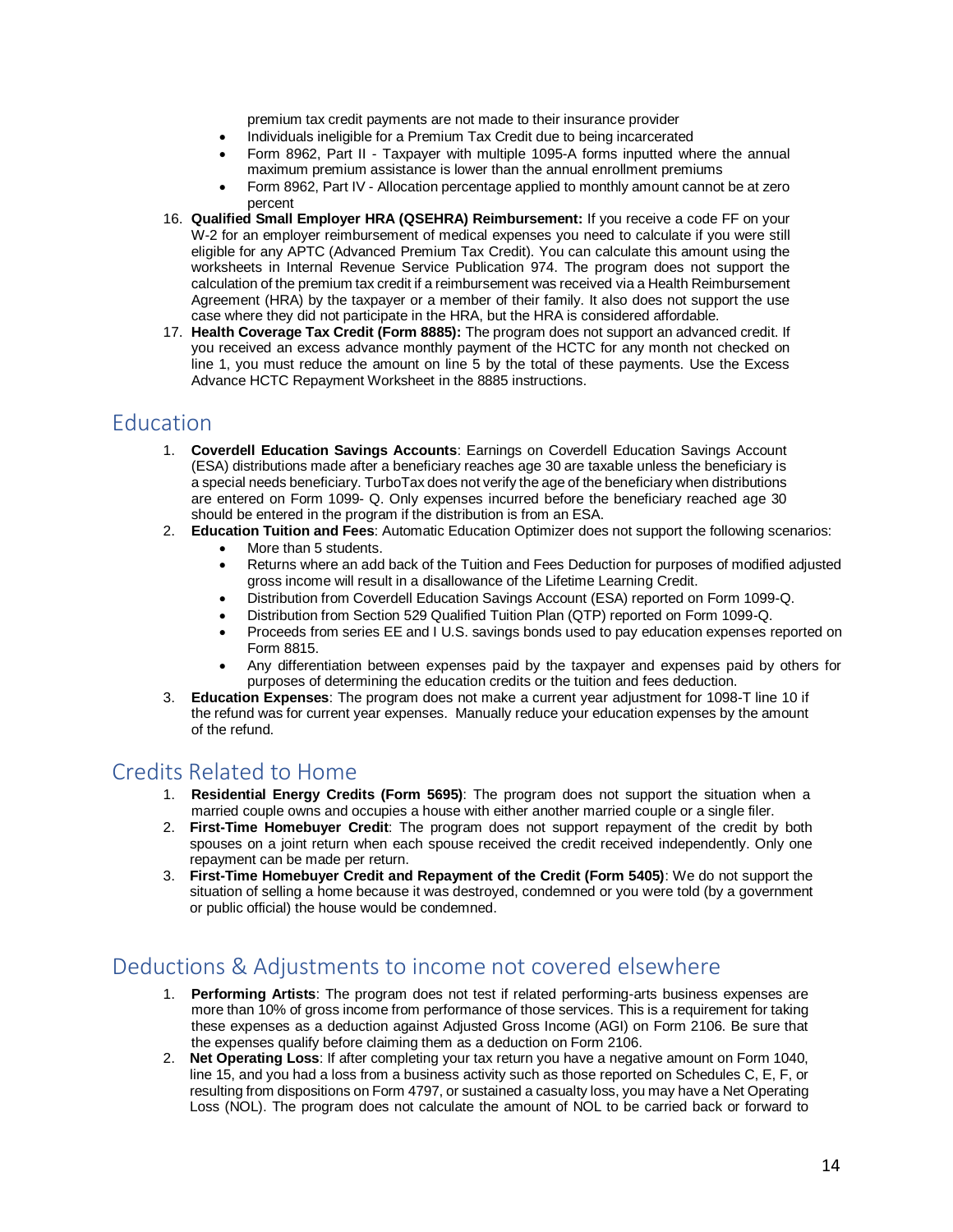another year. To determine your NOL, if any, refer to Form 1045, Schedule A (not included with this program). You will probably also benefit by reviewing IRS Publication 536 for details about the NOL calculation.

- **3. Limitation on Business Losses (Form 461) -** Those subject to the business loss limit will have to manually calculate Form 461 and adjust their return accordingly.
- 4. **Damage from Corrosive Drywall**: The special procedure under which you may be able to claim a casualty loss deduction for amounts you paid to repair damage to your home and household appliances that resulted from corrosive drywall is not supported by the program. For details, see the IRS Pub. 547, Casualties, Disasters, and Thefts.
- 5. **First-Time Homebuyer Credit**: The program does not support the case in which two taxpayers on the same return are repaying a homebuyer credit (on Form 5405) that was originally claimed by each independently.
- 6. **Investment Interest Expense carryovers:** An allowed investment interest carryover will be reported on Schedule A, line 9 even if the carryover was originally from a Schedule K-1 (Form 1065) and reported on Schedule E, page 2.
- 7. **Investment Fraud:** The program does not support tax losses from investment fraud.
- 8. **1099-C Cancellation of Debt:** The IRS has strict guidelines for canceled debt that is not directly related to the purchase of a main home. There are several options specific to each taxpayer's situation that determine how to report this debt. To determine which apply to you, see IRS publications 4681 and 544 at IRS.gov. In some situations, canceled debt can be excluded from taxable income. These situations might include bankruptcy or insolvency.
- 9. **Form 3903:** The program only supports 2 copies of the 3903 per return.
- 10. **Investment Interest Expense from a Pass-Through Entity:** Investment interest reported on a Schedule K-1 from a pass-thru entity in which some investment is not at-risk will be subjected to atrisk limitations prior to calculations of allowed investment interest on Form 4952.
- 11. **Legal Fees for Unlawful Discrimination Lawsuits:** This is not supported in TurboTax.
- 12. **Limitation on Excess business interest (Form 8990):** We do not support Form 8990 to calculate how much business interest expense can be deducted or carried forward.

#### Taxes not covered elsewhere

- 1. **Form 1099-Misc and Non-Qualified Deferred Compensation**: If your Form 1099-Misc has an amount in box 15b for nonqualified deferred compensation plans under code section 409A, see IRS Publication 15-A for the calculation of the additional tax that must be reported on Form 1040.
- 2. **Late payment and failure to file penalties** TurboTax does not support the calculation of late payment or failure to file penalties.
- 3. **Section 457A Compensation** The program does not support compensation plans under code section 457A, see Internal Revenue Code Section 457A for details.
- 4. **Underpayment Penalty (Form 2210)**: Form 2210 does not support the calculation of relief from underpayment penalty granted by the IRS due to disasters. Taxpayers affected by a disaster where the IRS provides relief should calculate the relief granted for the specific disaster and request a waiver on Form 2210.
- 5. **Net Investment Income Tax (Form 8960):** The program does not automatically support the following scenarios for the calculation of Net Investment Income Tax (NIIT). Make any necessary adjustments on the Form 8960 worksheet:
	- Any adjustment to the gain or loss from the disposition of an interest in a partnership or S corporation that should be included on line 5c.
	- Activities involving trading in financial instruments or commodities which should be included in NII regardless of material participation.
	- Any adjustment to interest or dividend income or to capital gain/loss that is not related to an activity.
	- Net operating loss for NIIT purposes.
	- Any other adjustments or deductions not accounted for on the Form 8960 worksheet.

## Credits not covered elsewhere

- 1. **Credit for Small Employer Health Insurance Premiums (Form 8941)**: The program does not automatically calculate the following items (refer to Form 8941 IRS instructions for further guidance):
	- Qualifying employees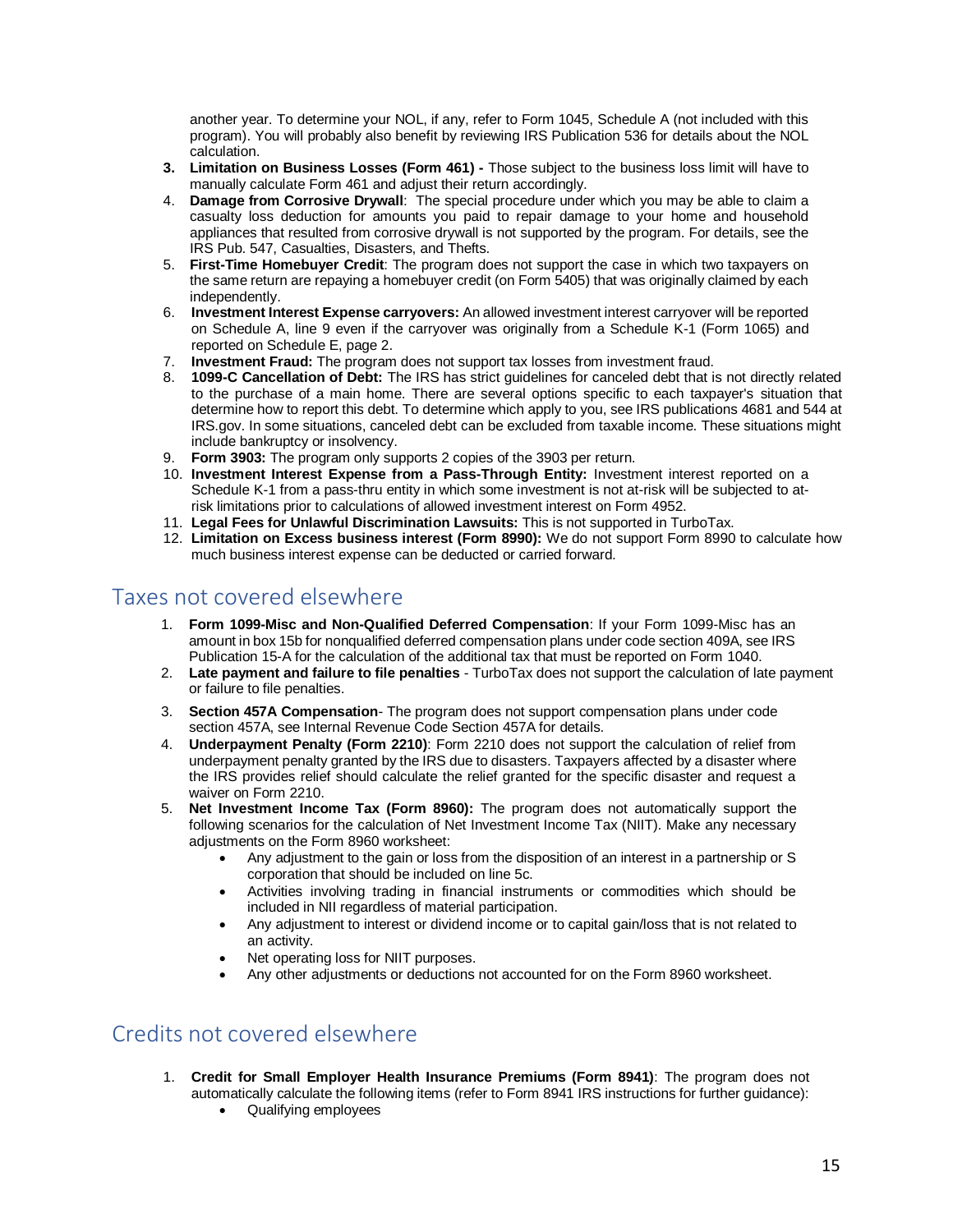- Full-time equivalent employees
- Average wages of your full-time equivalent employees
- Qualifying premiums paid.
- 2. **Tax Credit Bond Holders**: The Credit to Holders of Tax Credit Bonds, Form 8912, such as Build America Bonds, is not supported by the program. To claim the credit, complete Form 8912 from the IRS website and enter the allowed credit from Form 8912 on Schedule 3, line 6k.
- 3. **Limitation of the Small Wind Energy Property Credit (Form 3468)**: The program doesn't apply the \$4,000 limitation for the Small Wind Energy Property Credit from the Investment Credit, Form 3468, if part of that credit is passive. When the taxpayer enters the amount of this credit on the Passive Credit Entry Worksheet for Form 8582-CR or enters the basis amount on a Schedule K-1 worksheet, the amount may need to be limited.
- 4. **Rehabilitation Credit:** The program supports only one property qualifying for the rehabilitation credit. It does not support the required attachment for Form 3468 Part III when more than one property qualifies for the credit
- 5. **Form 8881 linked to Schedule C, Schedule F, or Form 4835**: If a Credit for Small Employer Pension Plan Startup Costs is claimed from two or more different business activities (for example, from a Schedule K-1 for a Partnership and from a Schedule C, Profit or Loss from Business), and the credit before limitation is greater than \$500, the deduction for pension plan startup costs on the business activity may be reduced by too large of a credit amount. This occurs only if the Form 8881 is linked to a Schedule C (Profit or Loss from Business), Schedule F (Profit or Loss from Farming) or Form 4835 (Farm Rental Income and Expenses). In this situation, unlink the activity (Schedule C, F or Form 4835) from the Form 8881, and enter the pension plan startup costs from the activity directly onto line 1 on Form 8881 and on the first line of Pension Plan Startup Costs Smart Worksheet on the activity form (Schedule C, F or Form 4835). Determine the amount of credit that is being allowed from the activity after taking into account the credit claimed on the Schedule K-1. Then on the activity form (Schedule C, F or Form 4835) Pension Plan Startup Costs Smart Worksheet, enter the amount of the credit on Form 8881 relating to the costs from this activity on the second line.

#### Program Limitations

- 1. **W-4 Worksheet**: The program does not calculate withholding to exceed 80% of salary. In that situation, make supplemental estimated tax payments if you are in this situation. The program also doesn't support calculating withholdings when you have more than 3 employers.
- 2. **Other Unsupported Situations**: The program does not support any specific income, deduction or credit items that are not identified on a form or worksheet or included as part of the TurboTax Interview.
- 3. **Federal and State Interaction**: TurboTax does not make recommendations based on optimizing across both the federal and state returns. The recommendations are specific to the return being prepared.
- 4. **Olympic/Paralympic Prize Money** TurboTax does not support the limitation of prize money from the Olympic/Paralympic games where the Adjusted Gross Income is over \$1,000,000 (\$500,000 for Married Filing Separately). If you need to exclude the exclusion mark the 1099MISC as from "other" income.
- 5. **Direct Deposit of Refund to More Than One Account (Form 8888)**: Form 8888 will not support splitting your refund between a direct deposit and also receiving a check. The user will only be allowed to choose direct deposit or get a check for any portion of their refund not used to purchase bonds on Form 8888.
- 6. **Quicken or QuickBooks Import**:
	- To import your data, you must track your financial data in Quicken 2014 or later, or QuickBooks 2014 or later. If you have an earlier version of Quicken, you can import using TXF. If you have the multi-user version of the QuickBooks program, note that only the QuickBooks Administrator can import QuickBooks data to TurboTax. QuickBooks must also be in single-user mode.
	- Car and truck expenses: You may import Quicken data to only one Car and Truck Expense Worksheet per activity.
	- If you had short sales in Quicken, use the TXF import. Review your Schedule D carefully.
	- Some capital gain transactions with a net gain of zero may not import. Review your Schedule D carefully.
	- Imported transactions must be in US dollars. TurboTax doesn't support foreign currency.
	- Quicken import no longer supports: Unreported Tips (Form 4137), Education Credits (1098-T), Adoption Credit (Form 8839), Medical Savings Account